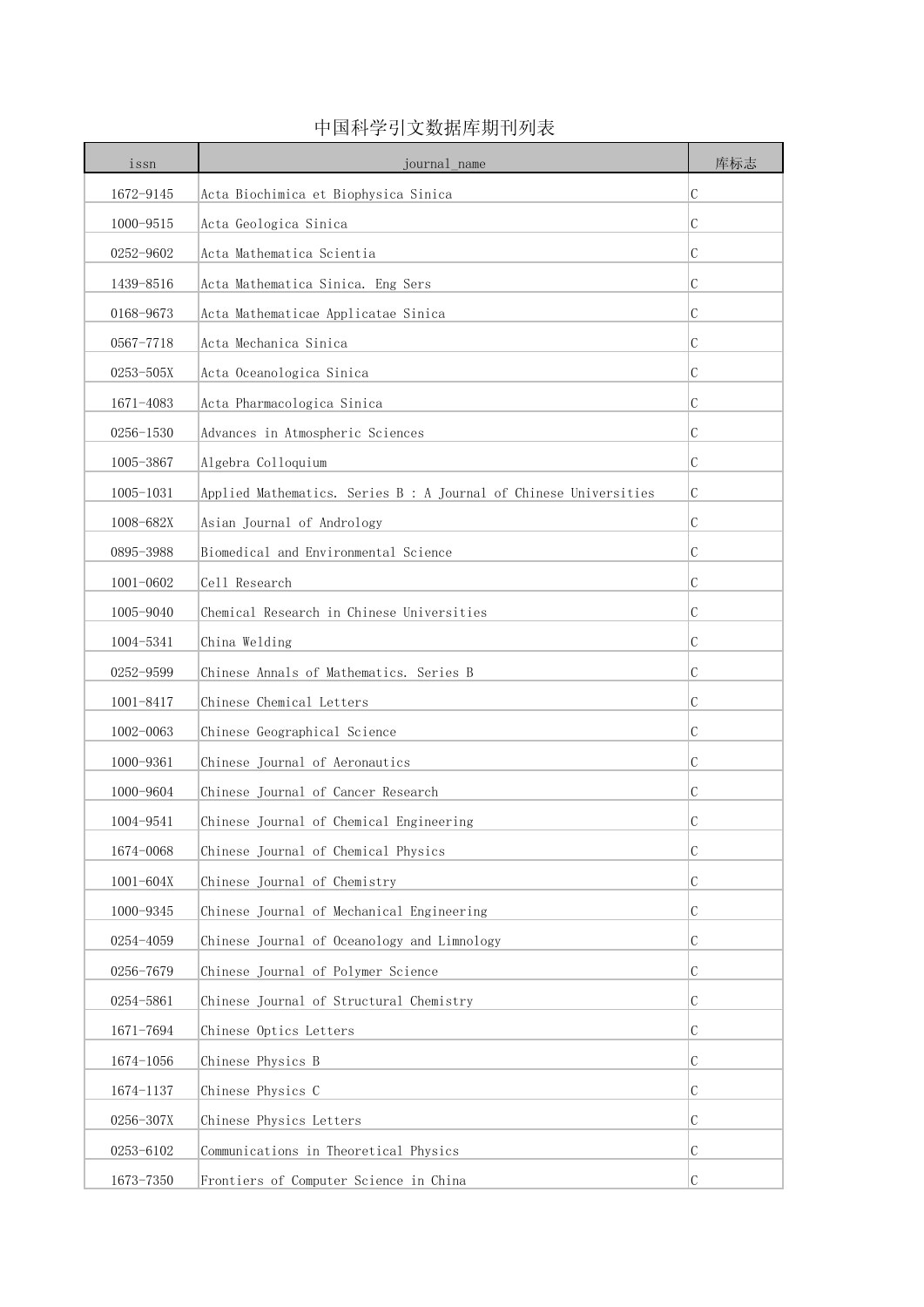| 1673-7377     | Frontiers of Materials Science in China                           | C |
|---------------|-------------------------------------------------------------------|---|
| 1673-3487     | Frontiers of Physics in China                                     | C |
| 1672-0229     | Genomics, Proteomics & Bioinformatics                             | C |
| 1672-9609     | Insect Science                                                    | С |
| 1672-6529     | Journal of Bionics Engineering                                    | C |
| 0254-9409     | Journal of Computational Mathematics                              | C |
| 1000-9000     | Journal of Computer Science and Technology                        | C |
| 1001-0742     | Journal of Environmental Sciences                                 | C |
| $1007 - 662X$ | Journal of Forestry Research                                      | C |
| 1673-8527     | Journal of Genetics and Genomics                                  | C |
| 1009-637X     | Journal of Geographical Sciences                                  | C |
| 1672-9072     | Journal of Integrative Plant Biology                              | C |
| 1003-9953     | Journal of Natural Gas Chemistry                                  | C |
| 1004-4132     | Journal of Systems Engineering and Electronics                    | C |
| 1009-6124     | Journal of Systems Science and Complexity                         | C |
| 1673-565X     | Journal of Zhejiang University. Science A                         | C |
| 1673-1581     | Journal of Zhejiang University. Science B                         | С |
| 1674-2052     | Molecular Plant                                                   | C |
| 1673-5374     | Neural Regeneration Research                                      | C |
| 1000-1778     | Northeastern Mathematical Journal                                 | С |
| 1001-8042     | Nuclear Science and Techniques                                    | C |
| 1674-2001     | Particuology                                                      | С |
| 1002-0160     | Pedosphere                                                        | C |
| 1009-0630     | Plasma Science & Technology                                       | С |
| $1001 - 0521$ | Rare Metals                                                       | C |
| 1674-4527     | Research in Astronomy and Astrophysics                            | C |
| 1007-0206     | Semiconductor Photonics and Technology                            | C |
| 1005-8885     | The Journal of China Universities of Posts and Telecommunications | C |
| 1003-6326     | Transactions of Nonferrous Metals Society of China                | C |
| 1674-0769     | Virologica Sinica                                                 | C |
| 1007-9327     | World Journal of Gastroenterology                                 | C |
| 1000-467X     | 癌症                                                                | C |
| 1009-6094     | 安全与环境学报                                                           | C |
| 0253-4177     | 半导体学报                                                             | C |
| $1001 - 1455$ | 爆炸与冲击                                                             | C |
| $1671 - 167X$ | 北京大学学报. 医学版                                                       | C |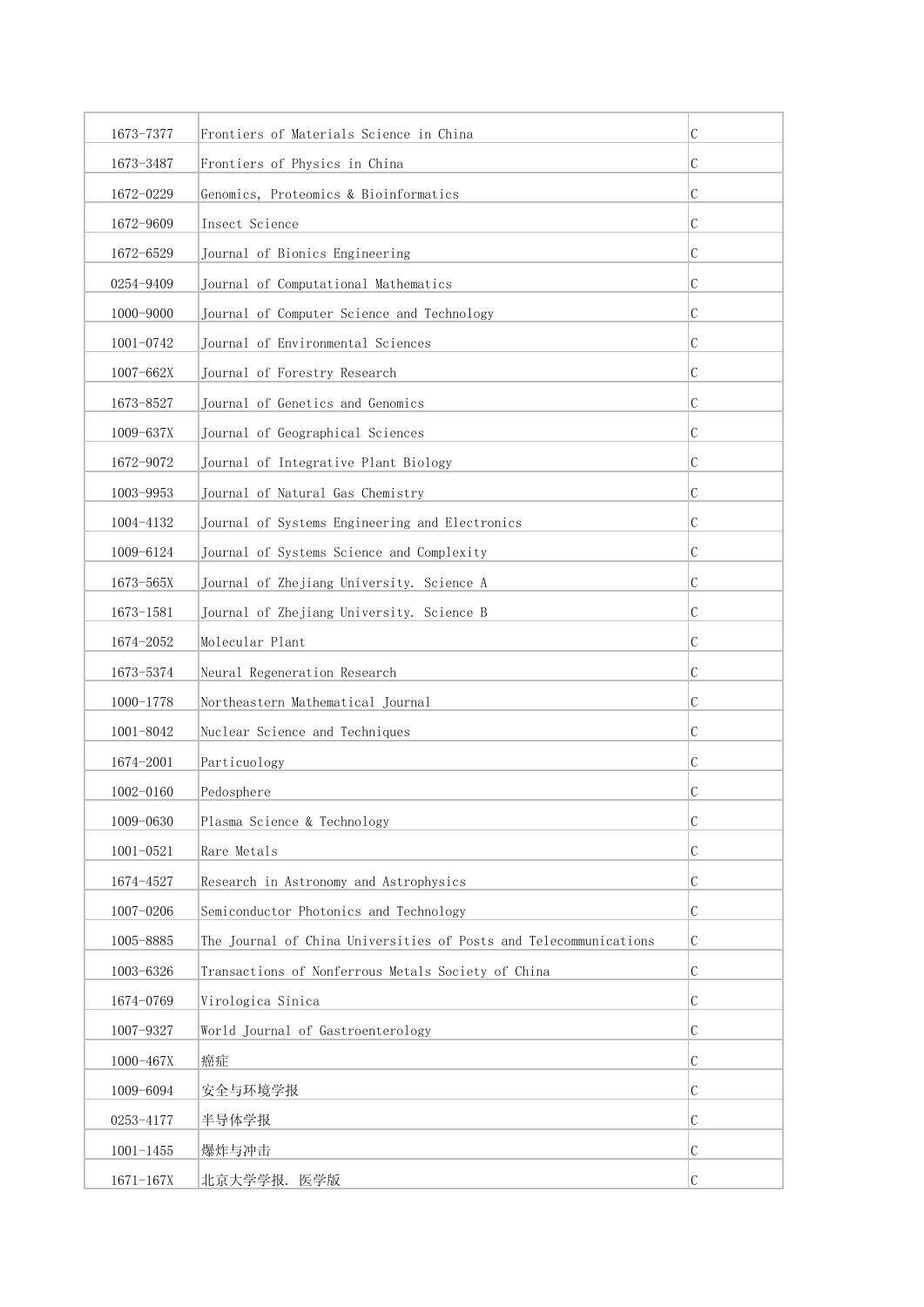| 0479-8023     | 北京大学学报. 自然科学版   | $\mathcal{C}$ |
|---------------|-----------------|---------------|
| 0254-0037     | 北京工业大学学报        | $\mathcal{C}$ |
| $1001 - 5965$ | 北京航空航天大学学报      | $\mathcal{C}$ |
| $1001 - 053X$ | 北京科技大学学报        | $\mathcal C$  |
| $1001 - 0645$ | 北京理工大学学报        | $\mathcal{C}$ |
| 1000-1522     | 北京林业大学学报        | $\mathcal{C}$ |
| 0476-0301     | 北京师范大学学报. 自然科学版 | $\mathcal{C}$ |
| 1007-5321     | 北京邮电大学学报        | $\mathcal{C}$ |
| 1006-2157     | 北京中医药大学学报       | $\mathcal{C}$ |
| 1000-0240     | 冰川冻土            | $\mathcal{C}$ |
| $1000 - 1093$ | 兵工学报            | $\mathcal{C}$ |
| 1004-244X     | 兵器材料科学与工程       | C             |
| 1000-8721     | 病毒学报            | $\mathcal{C}$ |
| 1000-4556     | 波谱学杂志           | $\mathcal{C}$ |
| $1001 - 1560$ | 材料保护            | $\mathcal{C}$ |
| 1005-023X     | 材料导报            | $\mathcal{C}$ |
| 1001-4381     | 材料工程            | C             |
| 1673-2812     | 材料科学与工程学报       | $\mathcal{C}$ |
| 1005-0299     | 材料科学与工艺         | $\mathcal{C}$ |
| 1009-6264     | 材料热处理学报         | $\mathcal{C}$ |
| 1005-3093     | 材料研究学报          | $\mathcal{C}$ |
| 1004-5759     | 草业学报            | C             |
| 1009-2307     | 测绘科学            | $\mathcal{C}$ |
| 0494-0911     | 测绘通报            | $\mathcal{C}$ |
| $1001 - 1595$ | 测绘学报            | $\mathcal{C}$ |
| 1004-8227     | 长江流域资源与环境       | $\mathcal{C}$ |
| $1000 - 0550$ | 沉积学报            | $\mathcal C$  |
| 1002-1264     | 城市环境与城市生态       | $\mathcal C$  |
| 1004-1699     | 传感技术学报          | $\mathcal{C}$ |
| 1000-9787     | 传感器与微系统         | $\mathcal{C}$ |
| 1000-6982     | 船舶工程            | $\mathcal C$  |
| 0253-9837     | 催化学报            | $\mathcal{C}$ |
| 1671-5942     | 大地测量与地球动力学      | $\mathcal C$  |
| $1001 - 1552$ | 大地构造与成矿学        | $\mathcal{C}$ |
| 1000-9841     | 大豆科学            | $\mathcal{C}$ |
| 1000-8608     | 大连理工大学学报        | $\mathcal C$  |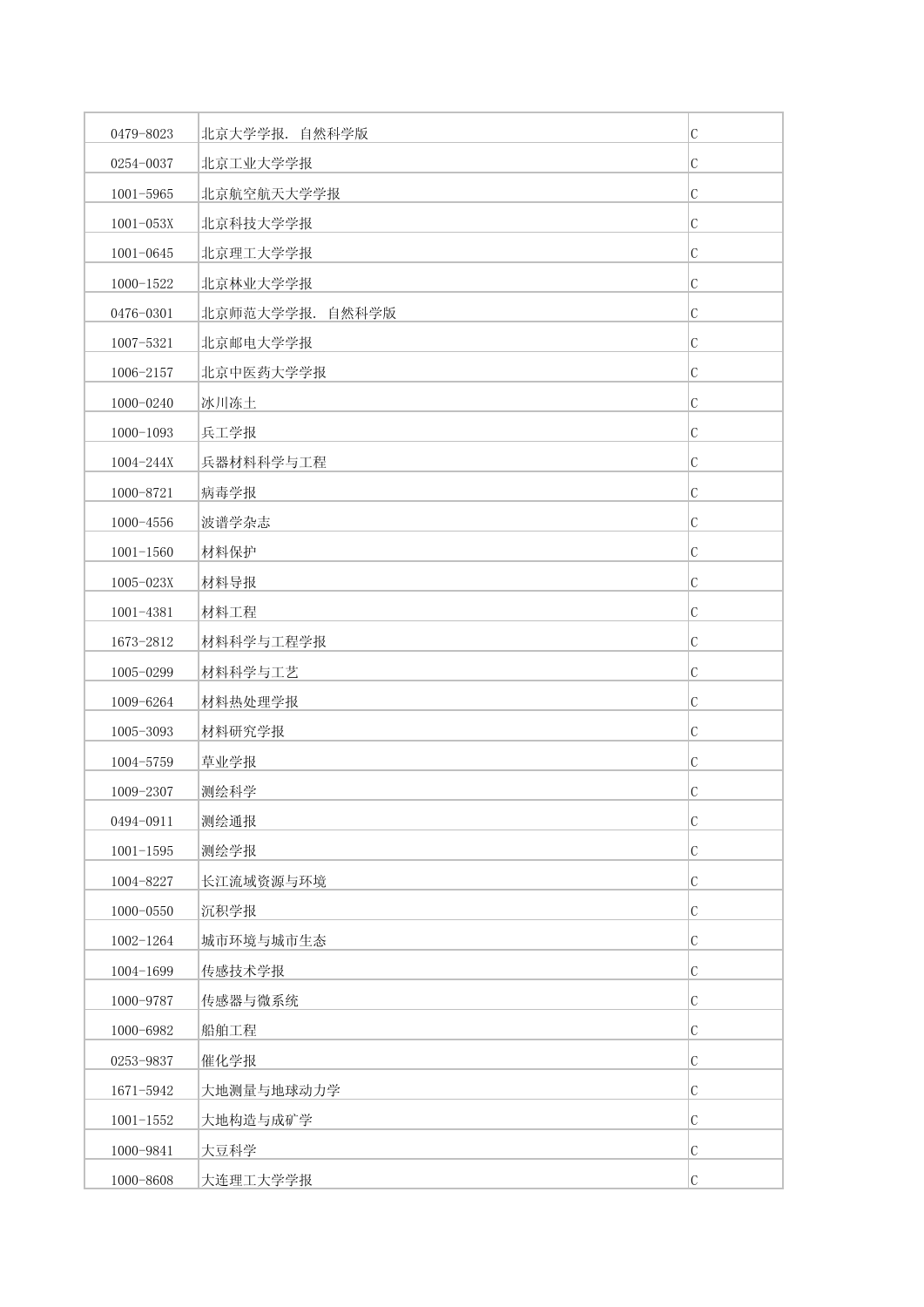| 1006-9895     | 大气科学      | $\mathcal{C}$ |
|---------------|-----------|---------------|
| 1004-499X     | 弹道学报      | $\mathcal{C}$ |
| 1673-9728     | 弹箭与制导学报   | $\mathcal{C}$ |
| 1000-3258     | 低温物理学报    | $\mathcal C$  |
| $1001 - 7100$ | 低温与超导     | $\mathcal{C}$ |
| 0253-4959     | 地层学杂志     | $\mathcal{C}$ |
| 1000-0690     | 地理科学      | $\mathcal{C}$ |
| 1007-6301     | 地理科学进展    | $\mathcal{C}$ |
| 0375-5444     | 地理学报      | $\mathcal{C}$ |
| 1000-0585     | 地理研究      | $\mathcal{C}$ |
| 0379-1726     | 地球化学      | $\mathcal{C}$ |
| 1000-2383     | 地球科学      | $\mathcal{C}$ |
| 1001-8166     | 地球科学进展    | $\mathcal{C}$ |
| $0001 - 5733$ | 地球物理学报    | $\mathcal{C}$ |
| 1004-2903     | 地球物理学进展   | $\mathcal{C}$ |
| 1006-3021     | 地球学报      | $\mathcal{C}$ |
| 1672-9250     | 地球与环境     | C             |
| 1005-2321     | 地学前缘      | $\mathcal{C}$ |
| 1000-3274     | 地震        | $\mathcal{C}$ |
| 0253-4967     | 地震地质      | $\mathcal{C}$ |
| $1000 - 1301$ | 地震工程与工程振动 | $\mathcal{C}$ |
| 0253-3782     | 地震学报      | C             |
| 1000-7849     | 地质科技情报    | $\mathcal{C}$ |
| 0563-5020     | 地质科学      | $\mathcal{C}$ |
| 0371-5736     | 地质论评      | $\mathcal{C}$ |
| 1671-2552     | 地质通报      | $\mathcal{C}$ |
| 0001-5717     | 地质学报      | $\mathcal{C}$ |
| 0495-5331     | 地质与勘探     | $\mathcal{C}$ |
| 0258-879X     | 第二军医大学学报  | $\mathcal{C}$ |
| 1000-5404     | 第三军医大学学报  | $\mathcal{C}$ |
| $1001 - 7410$ | 第四纪研究     | $\mathcal{C}$ |
| 1000-2790     | 第四军医大学学报  | $\mathcal{C}$ |
| 1005-0388     | 电波科学学报    | $\mathcal C$  |
| 1003-3076     | 电工电能新技术   | $\mathcal{C}$ |
| 1000-6753     | 电工技术学报    | $\mathcal{C}$ |
| 1006-3471     | 电化学       | $\mathcal{C}$ |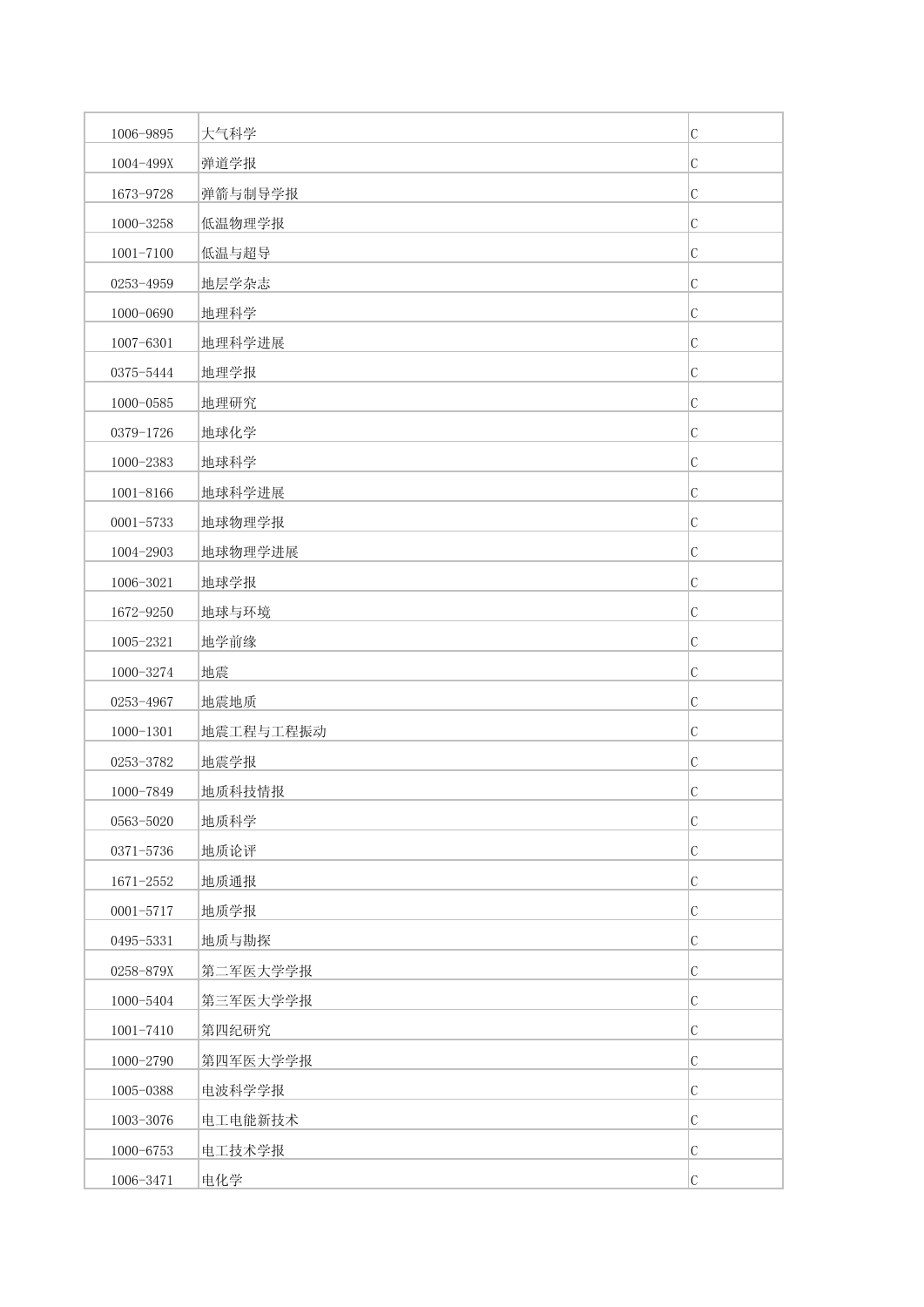| 1000-1026     | 电力系统自动化         | $\mathcal{C}$ |
|---------------|-----------------|---------------|
| 1007-0249     | 电路与系统学报         | $\mathcal{C}$ |
| 1000-3673     | 电网技术            | $\mathcal{C}$ |
| 1002-087X     | 电源技术            | $\mathcal{C}$ |
| 0258-7998     | 电子技术应用          | $\mathcal{C}$ |
| $1001 - 0548$ | 电子科技大学学报        | $\mathcal{C}$ |
| 1000-6281     | 电子显微学报          | C             |
| 0372-2112     | 电子学报            | $\mathcal{C}$ |
| 1009-5896     | 电子与信息学报         | $\mathcal{C}$ |
| 1005-3026     | 东北大学学报. 自然科学版   | $\mathcal{C}$ |
| 1000-5382     | 东北林业大学学报        | $\mathcal{C}$ |
| 1000-1832     | 东北师大学报. 自然科学版   | C             |
| 1671-0444     | 东华大学学报. 自然科学版   | $\mathcal{C}$ |
| $1001 - 0505$ | 东南大学学报. 自然科学版   | $\mathcal{C}$ |
| 1000-6761     | 动力工程            | $\mathcal{C}$ |
| 1000-0739     | 动物分类学报          | $\mathcal{C}$ |
| $0001 - 7302$ | 动物学报            | C             |
| 0254-5853     | 动物学研究           | $\mathcal{C}$ |
| 0250-3263     | 动物学杂志           | $\mathcal{C}$ |
| 1000-7032     | 发光学报            | $\mathcal{C}$ |
| 0253-9721     | 纺织学报            | $\mathcal{C}$ |
| 1002-0853     | 飞行力学            | C             |
| 1000-8098     | 非金属矿            | $\mathcal{C}$ |
| 1004-4957     | 分析测试学报          | $\mathcal{C}$ |
| 0253-3820     | 分析化学            | $\mathcal{C}$ |
| 1006-6144     | 分析科学学报          | $\mathcal{C}$ |
| 1000-0720     | 分析试验室           | $\mathcal C$  |
| $1001 - 3555$ | 分子催化            | $\mathcal C$  |
| 1673-520X     | 分子细胞生物学报        | $\mathcal{C}$ |
| 1001-3784     | 粉末冶金技术          | $\mathcal{C}$ |
| 1671-5470     | 福建农林大学学报. 自然科学版 | C             |
| 1000-8187     | 辐射防护            | $\mathcal C$  |
| 1000-3436     | 辐射研究与辐射工艺学报     | C             |
| 1002-6495     | 腐蚀科学与防护技术       | $\mathcal{C}$ |
| 1672-8467     | 复旦学报. 医学版       | $\mathcal{C}$ |
| 0427-7104     | 复旦学报. 自然科学版     | $\mathcal{C}$ |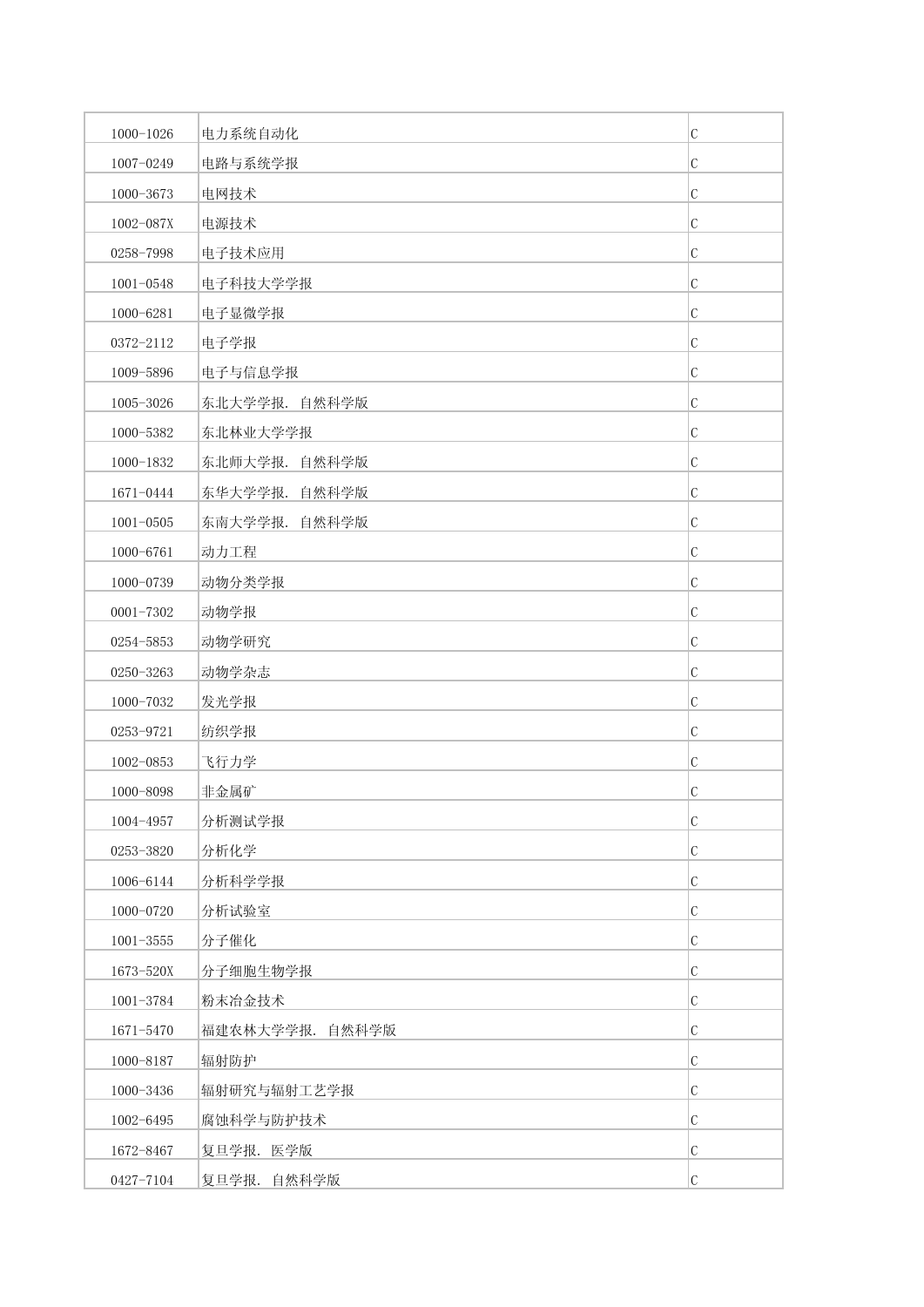| 1000-3851     | 复合材料学报       | $\mathsf C$   |
|---------------|--------------|---------------|
| 1000-7601     | 干旱地区农业研究     | C             |
| 1000-6060     | 干旱区地理        | $\mathbf C$   |
| $1001 - 4675$ | 干旱区研究        | C             |
| 1003-7578     | 干旱区资源与环境     | $\mathbf C$   |
| 0449-749X     | 钢铁           | $\mathcal{C}$ |
| $1001 - 0963$ | 钢铁研究学报       | C             |
| 0251-0790     | 高等学校化学学报     | $\mathcal{C}$ |
| 1000-081X     | 高等学校计算数学学报   | $\mathbf C$   |
| 1003-6520     | 高电压技术        | $\mathbf C$   |
| $1000 - 7555$ | 高分子材料科学与工程   | C             |
| 1003-3726     | 高分子通报        | $\mathbf C$   |
| 1000-3304     | 高分子学报        | $\mathcal{C}$ |
| 1002-0470     | 高技术通讯        | $\mathbf C$   |
| 1006-7493     | 高校地质学报       | $\mathbf C$   |
| 1003-9015     | 高校化学工程学报     | $\mathbf C$   |
| 1000-4424     | 高校应用数学学报. A辑 | $\mathcal{C}$ |
| 1000-5773     | 高压物理学报       | $\mathbf C$   |
| 1000-0534     | 高原气象         | $\mathbf C$   |
| 1002-8471     | 给水排水         | C             |
| $1000 - 1433$ | 工程勘察         | $\mathcal{C}$ |
| 1000-4750     | 工程力学         | C             |
| 0253-231X     | 工程热物理学报      | $\mathbf C$   |
| 1005-3085     | 工程数学学报       | $\cal C$      |
| 1001-3539     | 工程塑料应用       | $\mathbf C$   |
| 1000-8993     | 工业建筑         | $\mathbf C$   |
| 1005-829X     | 工业水处理        | $\mathbf C$   |
| 1001-6678     | 工业微生物        | $\mathbf C$   |
| 1672-6162     | 公共管理学报       | $\mathbf C$   |
| 1002-0268     | 公路交通科技       | $\mathbf C$   |
| 1001-9731     | 功能材料         | $\mathbf C$   |
| 1008-9357     | 功能高分子学报      | $\mathbf C$   |
| 1000-3118     | 古脊椎动物学报      | $\mathbf C$   |
| $0001 - 6616$ | 古生物学报        | $\mathbf C$   |
| 1000-3819     | 固体电子学研究与进展   | $\mathbf C$   |
| 1006-2793     | 固体火箭技术       | $\mathcal{C}$ |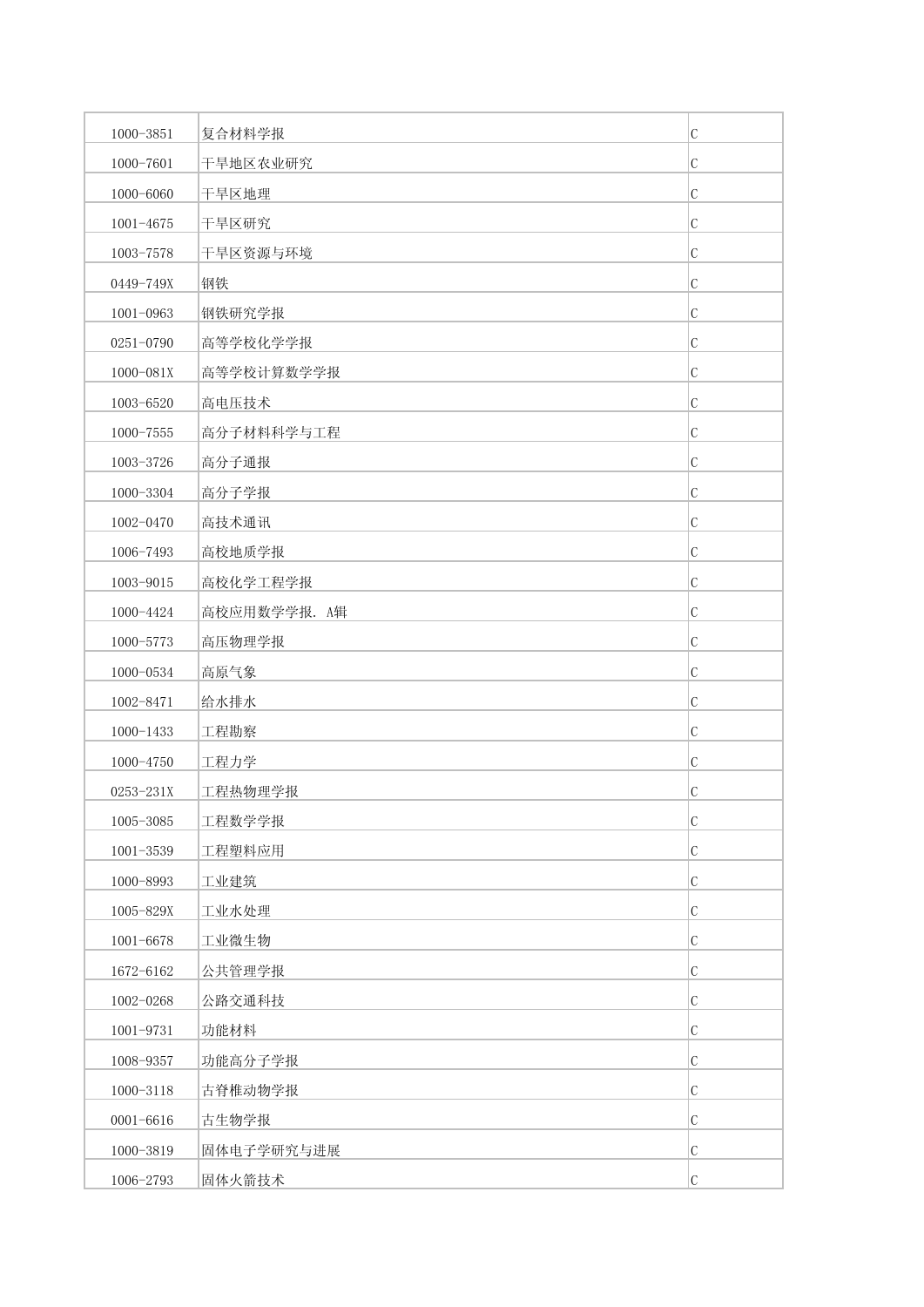| 0254-7805     | 固体力学学报        | $\mathcal{C}$ |
|---------------|---------------|---------------|
| 1004-6062     | 管理工程学报        | $\mathcal{C}$ |
| 1672-0334     | 管理科学          | $\mathcal C$  |
| 1007-9807     | 管理科学学报        | $\mathcal C$  |
| 1003-1952     | 管理评论          | $\mathcal{C}$ |
| 1002-5502     | 管理世界          | $\mathcal{C}$ |
| 1672-884X     | 管理学报          | $\mathcal{C}$ |
| 1003-501X     | 光电工程          | $\mathcal{C}$ |
|               | 光电子·激光        | $\mathcal C$  |
| 1004-8138     | 光谱实验室         | $\mathcal{C}$ |
| 1000-0593     | 光谱学与光谱分析      | $\mathcal{C}$ |
| 1002-5561     | 光通信技术         | $\mathcal{C}$ |
| $1002 - 1582$ | 光学技术          | $\mathcal{C}$ |
| 1004-924X     | 光学精密工程        | $\mathcal{C}$ |
| 0253-2239     | 光学学报          | $\mathcal{C}$ |
| 1004-4213     | 光子学报          | $\mathcal{C}$ |
| 1000-3142     | 广西植物          | $\mathcal{C}$ |
| $1001 - 1625$ | 硅酸盐通报         | $\mathcal{C}$ |
| 0454-5648     | 硅酸盐学报         | $\mathcal{C}$ |
| 1001-2486     | 国防科技大学学报      | $\mathcal{C}$ |
| 1001-070X     | 国土资源遥感        | $\mathcal{C}$ |
| 1009-606X     | 过程工程学报        | $\mathcal{C}$ |
| 0367-6234     | 哈尔滨工业大学学报     | $\mathcal{C}$ |
| 0256-1492     | 海洋地质与第四纪地质    | $\mathcal{C}$ |
| 1007-6336     | 海洋环境科学        | $\mathcal{C}$ |
| 1000-3096     | 海洋科学          | $\mathcal{C}$ |
| 0253-4193     | 海洋学报          | $\mathcal{C}$ |
| 0029-814X     | 海洋与湖沼         | $\mathcal{C}$ |
| 1006-9941     | 含能材料          | $\mathcal{C}$ |
| 0253-360X     | 焊接学报          | $\mathcal{C}$ |
| $1000 - 8055$ | 航空动力学报        | C             |
| 1000-6893     | 航空学报          | $\mathcal{C}$ |
| $1000 - 1980$ | 河海大学学报. 自然科学版 | $\mathcal C$  |
| 0258-0934     | 核电子学与探测技术     | $\mathcal{C}$ |
| 0258-0926     | 核动力工程         | $\mathcal{C}$ |
| 0253-9950     | 核化学与放射化学      | $\mathcal{C}$ |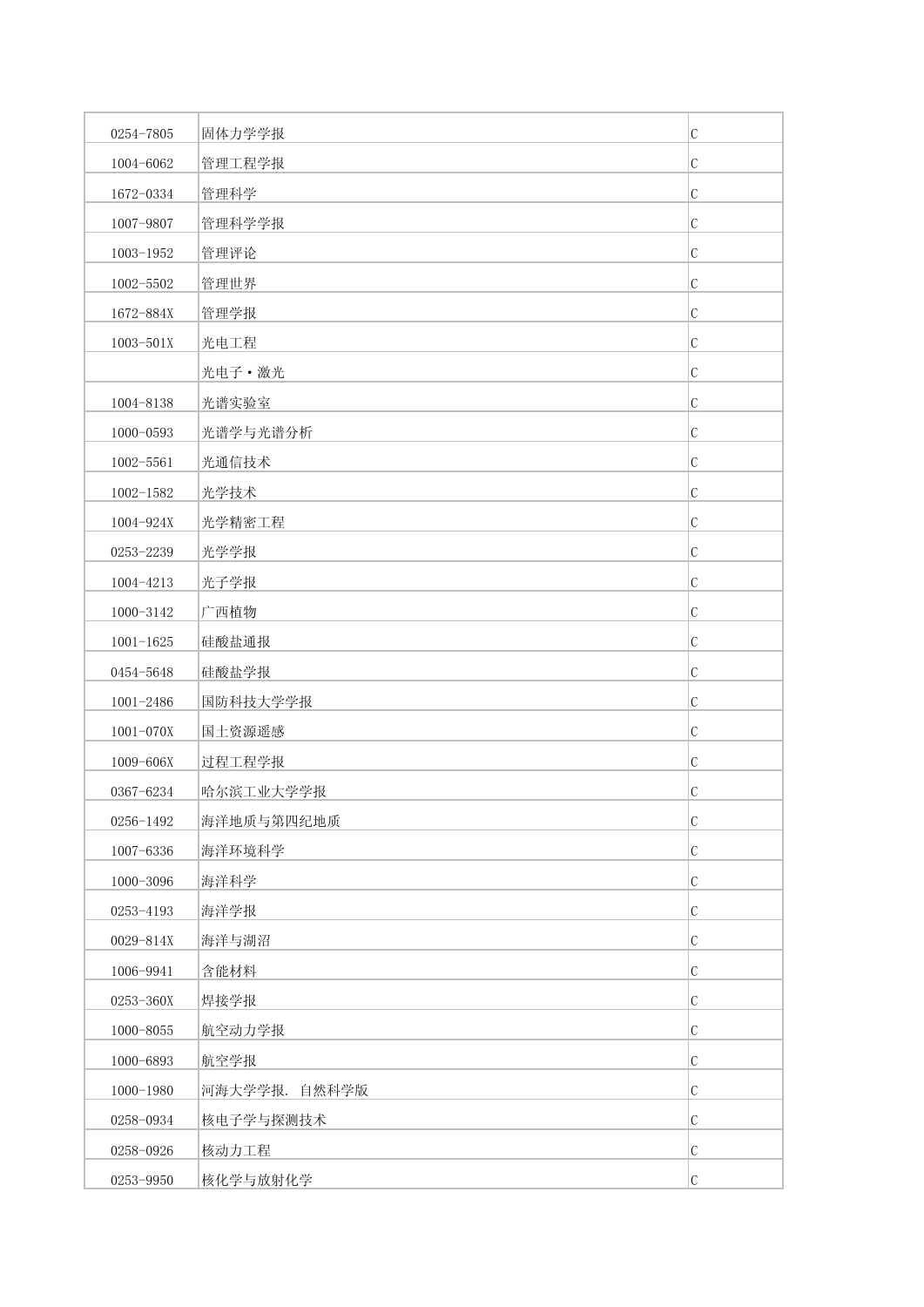| 0253-3219     | 核技术             | $\mathbf C$   |
|---------------|-----------------|---------------|
| 0254-6086     | 核聚变与等离子体物理      | $\mathcal{C}$ |
| 0258-0918     | 核科学与工程          | $\mathbf C$   |
| 1000-8551     | 核农学报            | $\mathbf C$   |
| 1001-9014     | 红外与毫米波学报        | $\mathbf C$   |
| 1007-2276     | 红外与激光工程         | C             |
| 1003-5427     | 湖泊科学            | C             |
| 1674-2974     | 湖南大学学报. 自然科学版   | $\mathbf C$   |
| 1000-7091     | 华北农学报           | $\mathbf{C}$  |
| 1006-3080     | 华东理工大学学报. 自然科学版 | $\mathbf C$   |
| 1000-5641     | 华东师范大学学报. 自然科学版 | $\mathcal{C}$ |
| 1000-565X     | 华南理工大学学报. 自然科学版 | $\mathcal{C}$ |
| $1001 - 411X$ | 华南农业大学学报        | $\mathcal{C}$ |
| 1000-1182     | 华西口腔医学杂志        | $\mathbf C$   |
| 1672-0741     | 华中科技大学学报. 医学版   | $\mathcal{C}$ |
| 1671-4512     | 华中科技大学学报. 自然科学版 | $\mathbf C$   |
| 1000-2421     | 华中农业大学学报        | $\mathcal{C}$ |
| $1000 - 1190$ | 华中师范大学学报. 自然科学版 | $\mathbf C$   |
| 1000-6613     | 化工进展            | $\mathcal{C}$ |
| 1006-3536     | 化工新型材料          | $\mathcal{C}$ |
| 0438-1157     | 化工学报            | $\mathcal{C}$ |
| $1001 - 7631$ | 化学反应工程与工艺       | C             |
| 1005-9954     | 化学工程            | C             |
| 1005-281X     | 化学进展            | $\cal C$      |
| 0367-6358     | 化学世界            | $\mathsf C$   |
| 0258-3283     | 化学试剂            | $\mathbf C$   |
| 0441-3776     | 化学通报            | $\mathbf C$   |
| 0567-7351     | 化学学报            | $\mathbf C$   |
| 1004-1656     | 化学研究与应用         | $\mathbf C$   |
| 1673-9108     | 环境工程学报          | $\mathbf C$   |
| 0254-6108     | 环境化学            | $\mathbf C$   |
| 0250-3301     | 环境科学            | $\mathcal{C}$ |
| 0253-2468     | 环境科学学报          | $\mathbf C$   |
| 1001-6929     | 环境科学研究          | $\mathbf C$   |
| 1003-2886     | 会计研究            | $\mathbf C$   |
| 1002-0446     | 机器人             | $\mathcal{C}$ |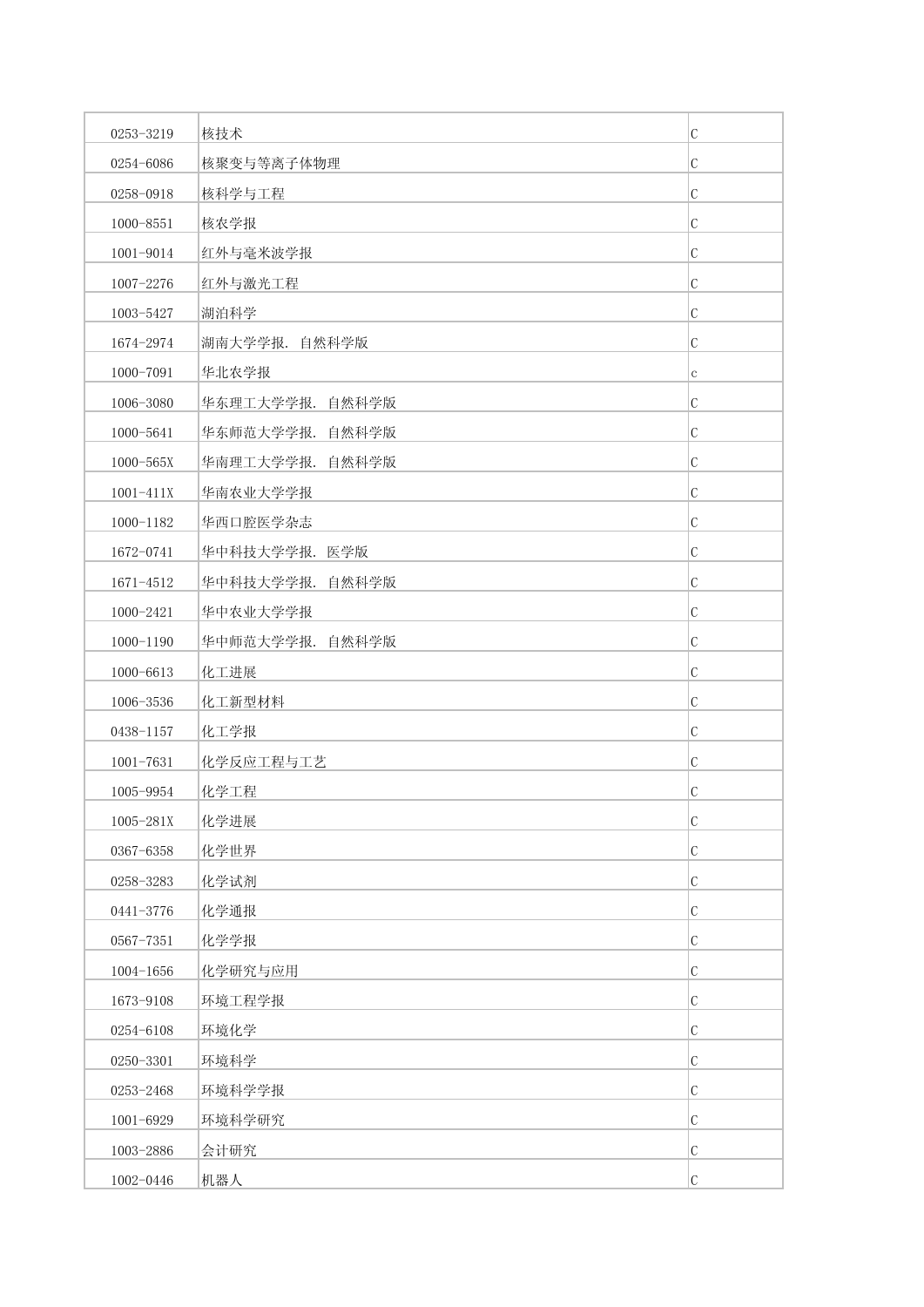| 1000-3738     | 机械工程材料        | $\mathcal{C}$ |
|---------------|---------------|---------------|
| 0577-6686     | 机械工程学报        | $\mathcal{C}$ |
| 1003-8728     | 机械科学与技术       | $\mathcal{C}$ |
| 1001-9669     | 机械强度          | $\mathcal{C}$ |
| 1001-2354     | 机械设计          | $\mathcal{C}$ |
| 1001-6325     | 基础医学与临床       | $\mathcal{C}$ |
| 1001-3806     | 激光技术          | $\mathcal{C}$ |
| 1007-7146     | 激光生物学报        | $\mathcal{C}$ |
| $1001 - 5078$ | 激光与红外         | $\mathcal{C}$ |
| 0253-2743     | 激光杂志          | $\mathcal{C}$ |
| 1671-5888     | 吉林大学学报. 地球科学版 | $\mathcal{C}$ |
| 1671-5489     | 吉林大学学报. 理学版   | C             |
| 1671-587X     | 吉林大学学报. 医学版   | $\mathcal{C}$ |
| 1007-7073     | 极地研究          | $\mathcal{C}$ |
| $1000 - 1158$ | 计量学报          | $\mathcal{C}$ |
| 1003-9775     | 计算机辅助设计与图形学学报 | $\mathcal{C}$ |
| 1000-3428     | 计算机工程         | C             |
| 1002-8331     | 计算机工程与应用      | $\mathcal{C}$ |
| 1006-5911     | 计算机集成制造系统     | $\mathcal{C}$ |
| $1002 - 137X$ | 计算机科学         | $\mathcal{C}$ |
| 0254-4164     | 计算机学报         | $\mathcal{C}$ |
| 1000-1239     | 计算机研究与发展      | C             |
| $1001 - 9081$ | 计算机应用         | $\mathcal{C}$ |
| $1001 - 3695$ | 计算机应用研究       | $\mathcal{C}$ |
| 1001-4160     | 计算机与应用化学      | $\mathcal{C}$ |
| 1007-4708     | 计算力学学报        | $\mathcal{C}$ |
| 0254-7791     | 计算数学          | $\mathcal{C}$ |
| $1001 - 246X$ | 计算物理          | $\mathcal{C}$ |
| 1002-848X     | 建筑结构          | $\mathcal{C}$ |
| 1000-6869     | 建筑结构学报        | $\mathcal{C}$ |
| 1000-4440     | 江苏农业学报        | C             |
| 0577-7402     | 解放军医学杂志       | $\mathcal{C}$ |
| 0529-1356     | 解剖学报          | $\mathcal C$  |
| $1001 - 1633$ | 解剖学杂志         | $\mathcal{C}$ |
| 1002-7246     | 金融研究          | $\mathcal{C}$ |
| 0254-6051     | 金属热处理         | $\mathcal{C}$ |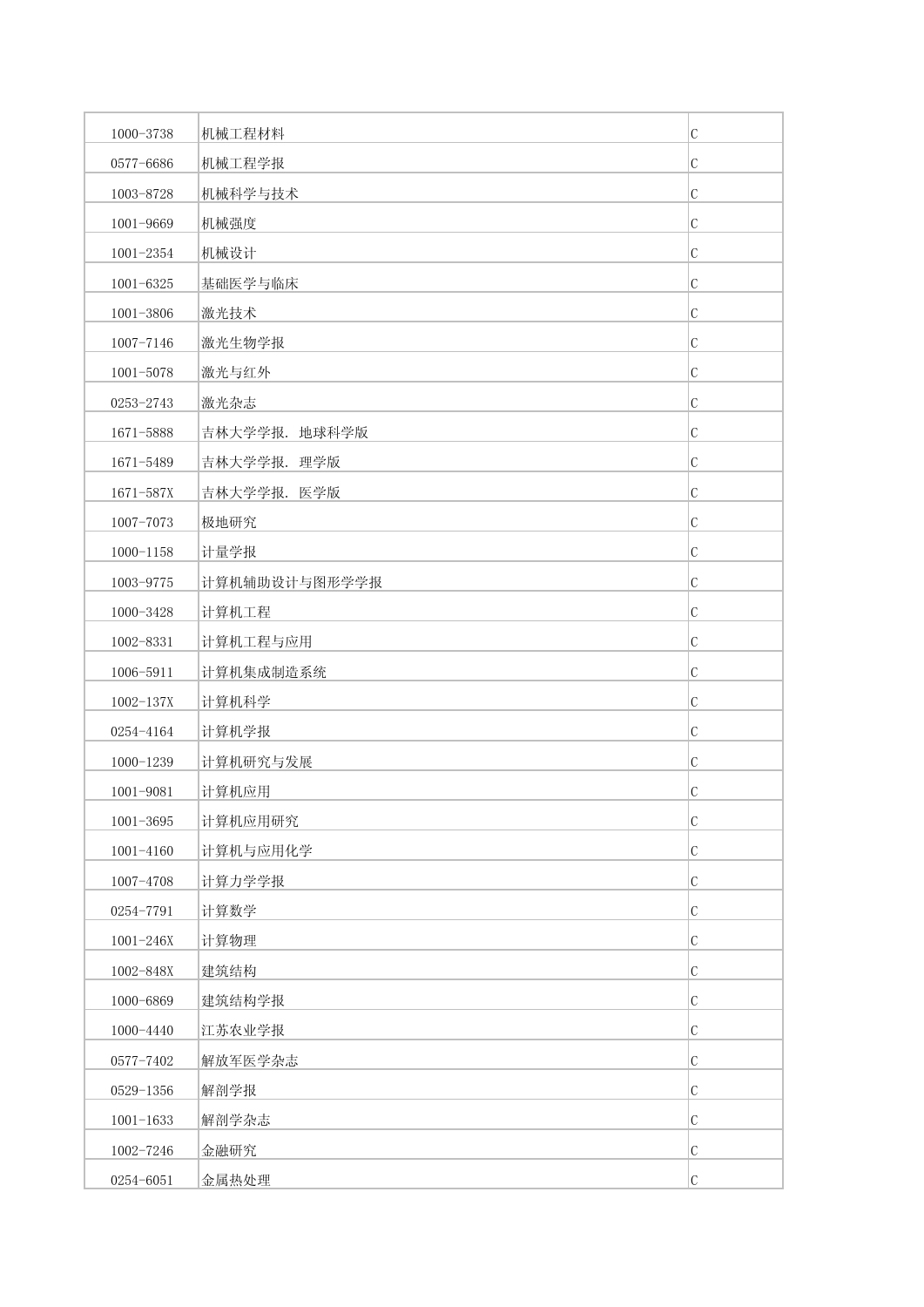| 0412-1961     | 金属学报          | $\mathcal{C}$ |
|---------------|---------------|---------------|
| 1003-5214     | 精细化工          | $\mathcal{C}$ |
| 1000-5501     | 军事医学科学院院刊     | $\mathbf C$   |
| 1672-6472     | 菌物学报          | $\mathbf C$   |
| 0023-074X     | 科学通报          | C             |
| 1003-2053     | 科学学研究         | $\mathcal{C}$ |
| 1002-0241     | 科学学与科学技术管理    | C             |
| 1000-2995     | 科研管理          | $\mathbf C$   |
| 1006-6578     | 空间结构          | $\mathbf C$   |
| 0254-6124     | 空间科学学报        | $\mathbf C$   |
| 0258-1825     | 空气动力学学报       | $\mathcal{C}$ |
| 1671-7848     | 控制工程          | $\mathbf C$   |
| 1000-8152     | 控制理论与应用       | $\mathcal{C}$ |
| 1001-0920     | 控制与决策         | $\mathbf C$   |
| 0258-7106     | 矿床地质          | C             |
| 1000-4734     | 矿物学报          | $\mathbf C$   |
| 1001-6872     | 矿物岩石          | $\mathcal{C}$ |
| 1000-7482     | 昆虫分类学报        | $\mathbf C$   |
| 0454-6296     | 昆虫学报          | $\mathbf C$   |
| 0452-8255     | 昆虫知识          | C             |
| 0455-2059     | 兰州大学学报. 自然科学版 | $\mathcal{C}$ |
| $1001 - 5493$ | 离子交换与吸附       | C             |
| 0254-0053     | 力学季刊          | $\mathbf C$   |
| 1000-0992     | 力学进展          | $\mathsf C$   |
| 0459-1879     | 力学学报          | $\mathbf C$   |
| 1007-5461     | 量子电子学报        | $\mathbf C$   |
| 1007-6654     | 量子光学学报        | $\mathcal{C}$ |
| 1001-7488     | 林业科学          | $\mathcal{C}$ |
| $1001 - 1498$ | 林业科学研究        | $\mathsf C$   |
| 1001-9324     | 临床放射学杂志       | $\mathbf C$   |
| $1001 - 764X$ | 临床检验杂志        | $\mathbf C$   |
| $1001 - 1439$ | 临床心血管病杂志      | $\mathcal{C}$ |
| 1009-1041     | 麦类作物学报        | $\mathbf C$   |
| 0253-9993     | 煤炭学报          | $\mathcal{C}$ |
| 1004-4248     | 煤炭转化          | $\mathbf C$   |
| 1002-7807     | 棉花学报          | $\mathcal{C}$ |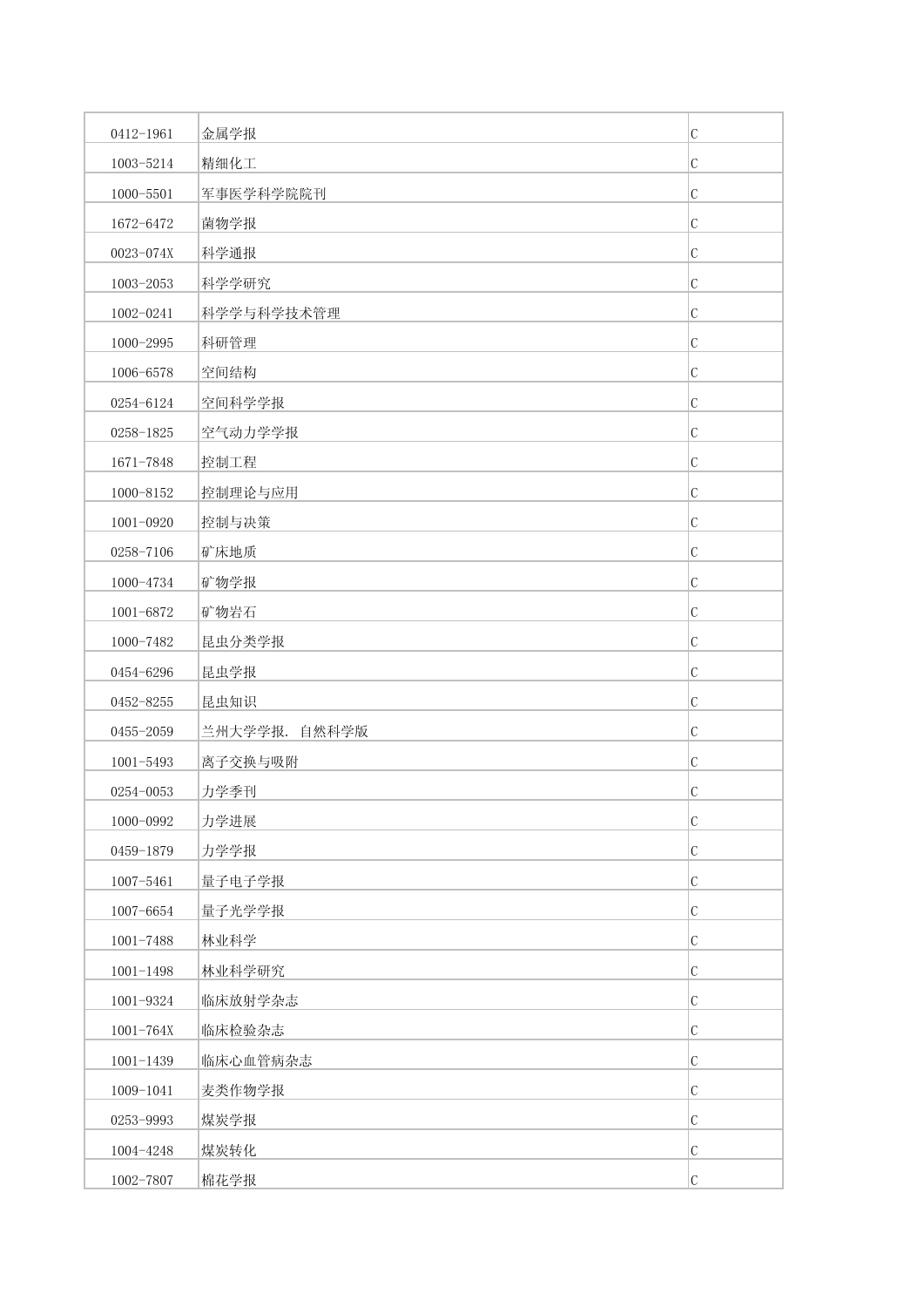| 1000-8861     | 免疫学杂志         | $\mathbf C$   |
|---------------|---------------|---------------|
| 1001-7402     | 模糊系统与数学       | $\mathcal{C}$ |
| 1003-6059     | 模式识别与人工智能     | $\mathbf C$   |
| 1007-8924     | 膜科学与技术        | $\mathbf C$   |
| 1004-0595     | 摩擦学学报         | $\mathbf C$   |
| 1000-0925     | 内燃机工程         | C             |
| 1000-0909     | 内燃机学报         | C             |
| 1673-4254     | 南方医科大学学报      | $\mathbf C$   |
| 0469-5097     | 南京大学学报. 自然科学版 | C             |
| 1005-2615     | 南京航空航天大学学报    | С             |
| 1000-2030     | 南京农业大学学报      | $\mathcal{C}$ |
| 0465-7942     | 南开大学学报. 自然科学版 | $\mathcal{C}$ |
| 1008-3448     | 南开管理评论        | C             |
| 0468-155X     | 泥沙研究          | $\mathbf C$   |
| 1002-6819     | 农业工程学报        | C             |
| 1672-2043     | 农业环境科学学报      | С             |
| 1000-1298     | 农业机械学报        | C             |
| 1000-6389     | 农业经济问题        | $\mathbf C$   |
| 1006-1304     | 农业生物技术学报      | $\mathbf C$   |
| $1001 - 0068$ | 农业系统科学与综合研究   | С             |
| 1000-0275     | 农业现代化研究       | $\mathcal{C}$ |
| 1006-9585     | 气候与环境研究       | C             |
| 0577-6619     | 气象学报          | C             |
| 1000-680X     | 汽车工程          | $\cal C$      |
| 1001-4322     | 强激光与粒子束       | $\mathsf C$   |
| $1002 - 1752$ | 轻金属           | $\mathbf C$   |
| 1000-0054     | 清华大学学报. 自然科学版 | $\mathbf C$   |
| 1007-7634     | 情报科学          | $\mathbf C$   |
| $1000 - 0135$ | 情报学报          | $\mathbf C$   |
| 0253-2409     | 燃料化学学报        | $\mathbf C$   |
| 1006-8740     | 燃烧科学与技术       | $\mathbf C$   |
| 1009-5470     | 热带海洋学报        | $\mathbf C$   |
| 1004-4965     | 热带气象学报        | $\mathbf C$   |
| 1005-3395     | 热带亚热带植物学报     | $\mathbf C$   |
| 1000-2561     | 热带作物学报        | $\mathbf C$   |
| $1001 - 3814$ | 热加工工艺         | $\mathcal{C}$ |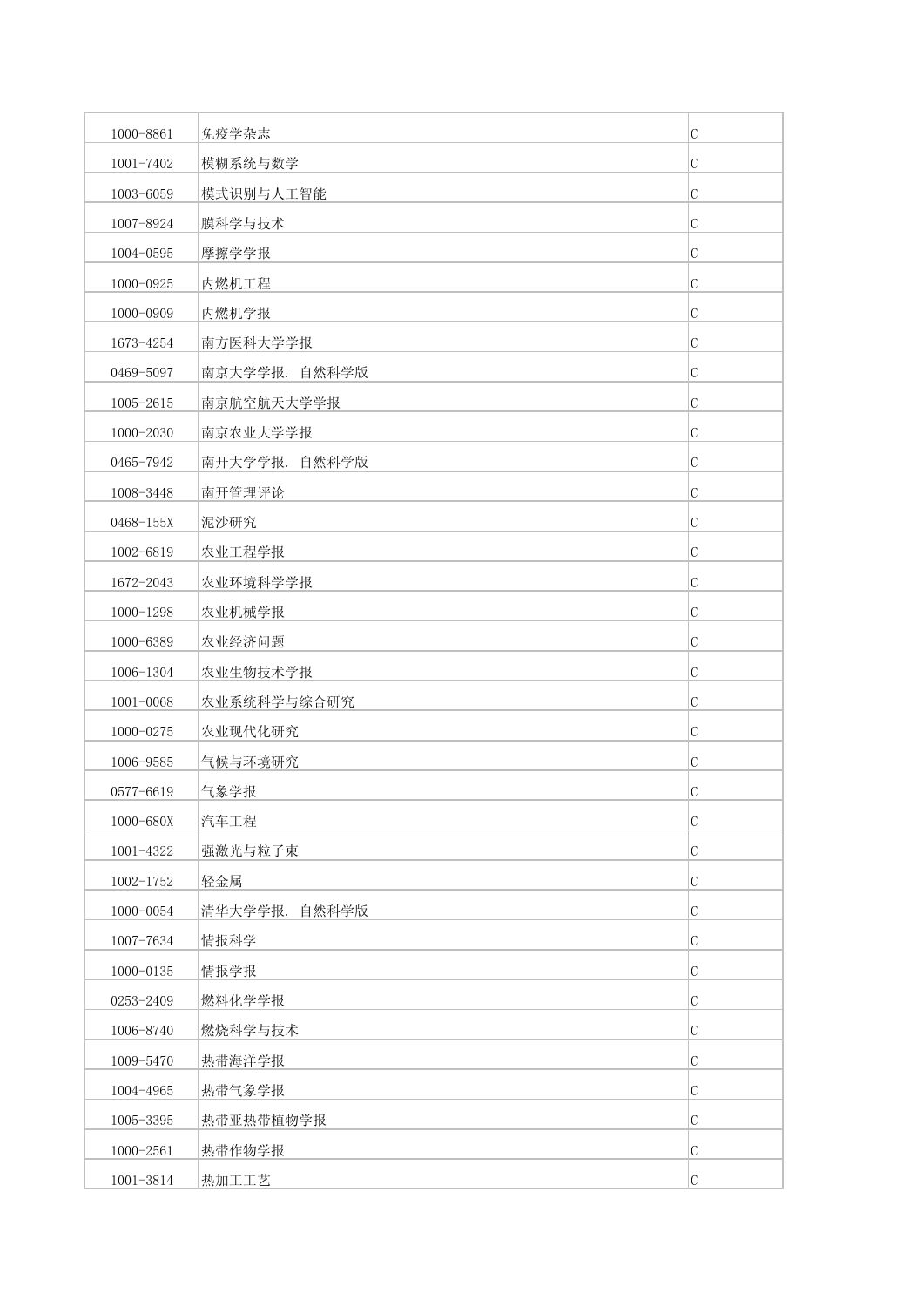| 1001-2060             | 热能动力工程          | $\mathcal{C}$ |
|-----------------------|-----------------|---------------|
| 1000-985X             | 人工晶体学报          | $\mathcal{C}$ |
| 1006-8309             | 人类工效学           | $\mathcal{C}$ |
| 1000-3193             | 人类学学报           | $\mathcal{C}$ |
| 1000-9825             | 软件学报            | $\mathcal{C}$ |
| 1000-8713             | 色谱              | $\mathcal{C}$ |
| 1008-2786             | 山地学报            | $\mathcal{C}$ |
| 1671-9352             | 山东大学学报. 理学版     | $\mathcal{C}$ |
| 1672-4291             | 陕西师范大学学报. 自然科学版 | $\mathbf C$   |
| 1000-3975             | 上海环境科学          | $\mathcal{C}$ |
| 1006-2467             | 上海交通大学学报        | $\mathcal{C}$ |
| 0258-5898             | 上海交通大学学报. 医学版   | C             |
| $7 - 5323 - 8677 - 5$ | 上海天文台年刊         | $\mathcal{C}$ |
| 0253-9934             | 上海医学            | $\mathcal{C}$ |
| 1006-298X             | 肾脏病与透析肾移植杂志     | $\mathcal{C}$ |
| 0559-7765             | 生理科学进展          | $\mathcal{C}$ |
| 0371-0874             | 生理学报            | C             |
| 1000-1336             | 生命的化学           | $\mathcal{C}$ |
| 1004-0374             | 生命科学            | $\mathcal{C}$ |
| 1007-7847             | 生命科学研究          | $\mathcal{C}$ |
| 1000-0933             | 生态学报            | $\mathcal{C}$ |
| 1000-4890             | 生态学杂志           | C             |
| 1673-4831             | 生态与农村环境学报       | $\mathcal{C}$ |
| 1005-0094             | 生物多样性           | $\mathcal{C}$ |
| 1000-3061             | 生物工程学报          | $\mathcal{C}$ |
| 1000-3282             | 生物化学与生物物理进展     | $\mathcal{C}$ |
| 1001-9626             | 生物数学学报          | $\mathcal{C}$ |
| 1000-6737             | 生物物理学报          | $\mathcal{C}$ |
| $1001 - 5515$         | 生物医学工程学杂志       | $\mathcal{C}$ |
| 0253-357X             | 生殖与避孕           | $\mathcal{C}$ |
| 0371-0025             | 声学学报            | C             |
| 1672-5948             | 湿地科学            | $\mathcal{C}$ |
| 1000-7210             | 石油地球物理勘探        | $\mathcal C$  |
| 1000-8144             | 石油化工            | $\mathcal{C}$ |
| 1000-0747             | 石油勘探与开发         | $\mathcal{C}$ |
| 1001-6112             | 石油实验地质          | $\mathcal{C}$ |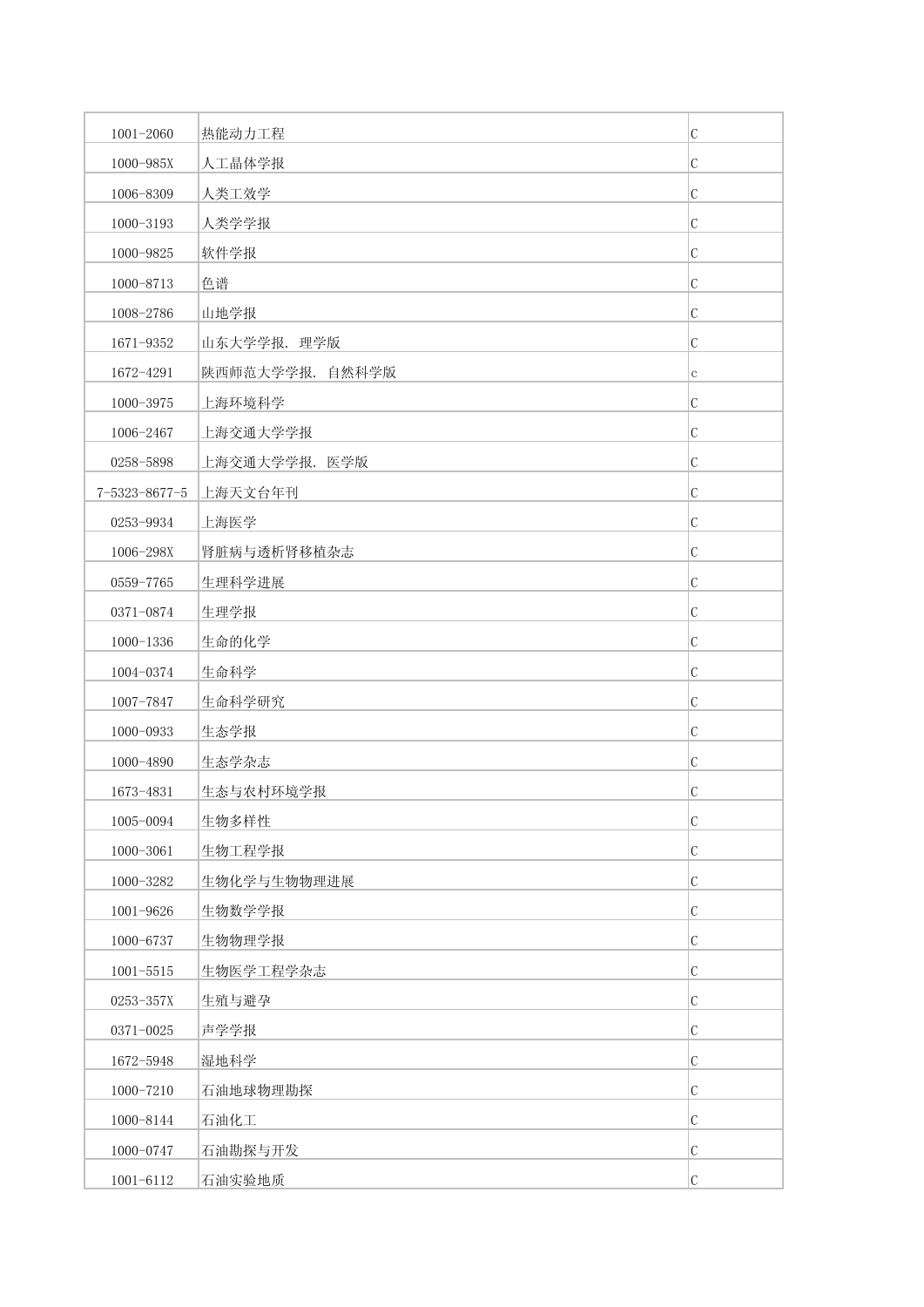| 0253-2697     | 石油学报          | $\mathcal{C}$ |
|---------------|---------------|---------------|
| 0253-9985     | 石油与天然气地质      | $\mathcal{C}$ |
| 1001-4888     | 实验力学          | $\mathcal{C}$ |
| 1672-9897     | 实验流体力学        | $\mathcal{C}$ |
| 1002-0306     | 食品工业科技        | C             |
| 1002-6630     | 食品科学          | $\mathcal{C}$ |
| 0253-990X     | 食品与发酵工业       | $\mathcal{C}$ |
| 1673-1689     | 食品与生物技术学报     | $\mathcal{C}$ |
| 1006-6055     | 世界科技研究与发展     | $\mathcal{C}$ |
| $1000 - 1050$ | 兽类学报          | $\mathcal{C}$ |
| 1004-9037     | 数据采集与处理       | $\mathcal{C}$ |
| $1002 - 1566$ | 数理统计与管理       | C             |
| 1000-3894     | 数量经济技术经济研究    | $\mathcal{C}$ |
| 1000-0917     | 数学进展          | $\mathcal{C}$ |
| 1000-8314     | 数学年刊. A辑      | $\mathcal C$  |
| 1003-3998     | 数学物理学报. A辑    | $\mathcal{C}$ |
| 0583-1431     | 数学学报          | C             |
| 1000-341X     | 数学研究与评论       | $\mathcal{C}$ |
| 0255-7797     | 数学杂志          | $\mathcal{C}$ |
| 1000-3266     | 数值计算与计算机应用    | $\mathcal{C}$ |
| 1000-0615     | 水产学报          | $\mathcal{C}$ |
| 1000-3770     | 水处理技术         | C             |
| 1000-4874     | 水动力学研究与进展. A辑 | $\mathcal{C}$ |
| 1001-6791     | 水科学进展         | $\mathcal{C}$ |
| 1003-1243     | 水力发电学报        | $\mathcal{C}$ |
| 1000-0860     | 水利水电技术        | $\mathcal{C}$ |
| 0559-9350     | 水利学报          | $\mathcal{C}$ |
| 1000-3207     | 水生生物学报        | $\mathcal{C}$ |
| 1000-288X     | 水土保持通报        | $\mathcal{C}$ |
| 1009-2242     | 水土保持学报        | $\mathcal{C}$ |
| 1000-3665     | 水文地质工程地质      | $\mathcal{C}$ |
| 1009-3087     | 四川大学学报. 工程科学版 | $\mathcal{C}$ |
| 1672-173X     | 四川大学学报. 医学版   | $\mathcal C$  |
| 0490-6756     | 四川大学学报. 自然科学版 | $\mathcal{C}$ |
| 1005-5770     | 塑料工业          | $\mathcal{C}$ |
| 1000-8160     | 台湾海峡          | $\mathcal{C}$ |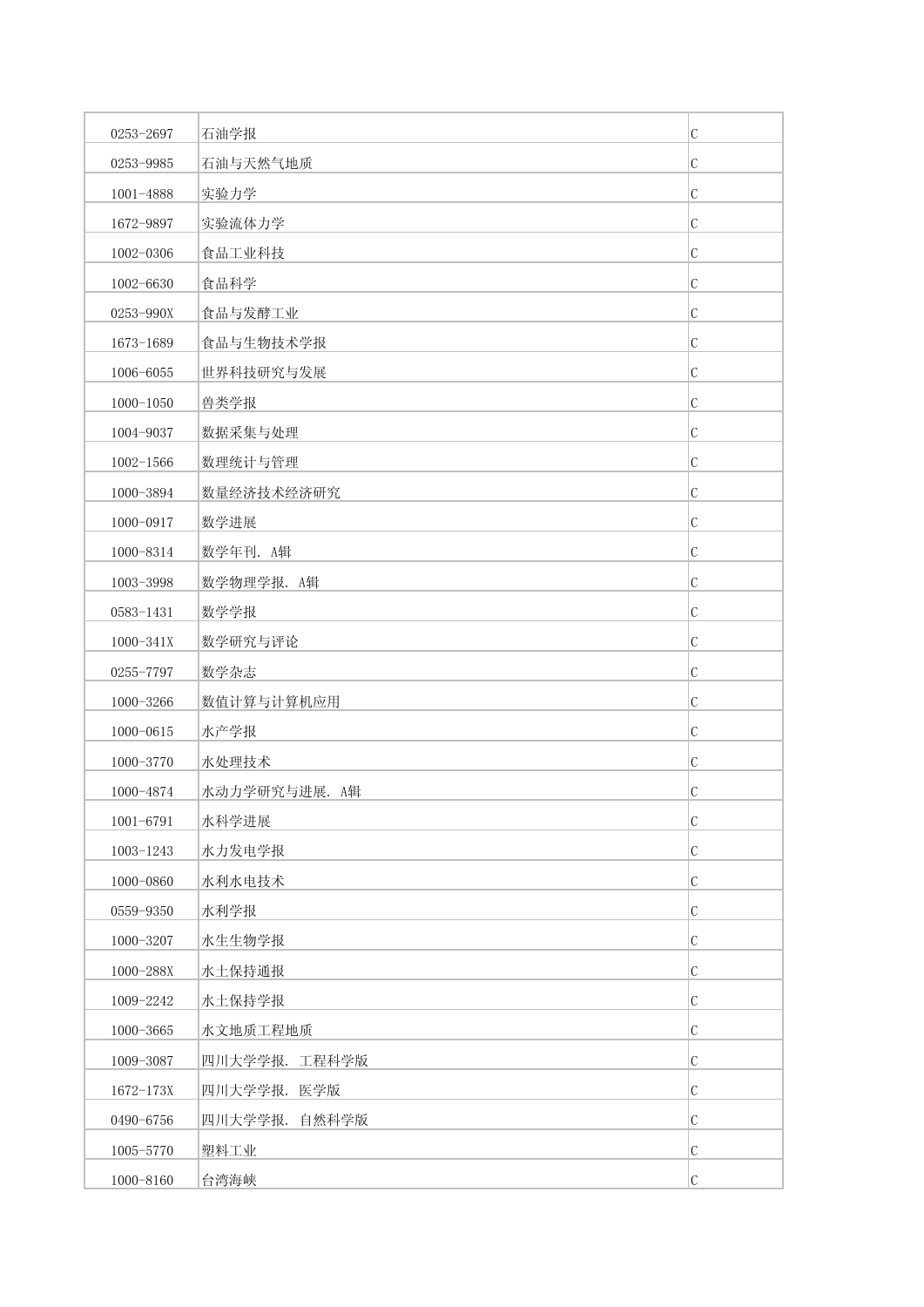| 0254-0096     | 太阳能学报             | $\mathcal{C}$ |
|---------------|-------------------|---------------|
| 1001-2249     | 特种铸造及有色合金         | $\mathcal{C}$ |
| 0493-2137     | 天津大学学报            | $\mathcal{C}$ |
| 1001-6880     | 天然产物研究与开发         | $\mathcal{C}$ |
| 1000-0976     | 天然气工业             | $\mathcal{C}$ |
| $0001 - 5245$ | 天文学报              | $\mathcal{C}$ |
| 1000-8349     | 天文学进展             | $\mathcal{C}$ |
| 1672-7673     | 天文研究与技术           | $\mathcal{C}$ |
| 1001-8360     | 铁道学报              | $\mathcal{C}$ |
| 1000-436X     | 通信学报              | $\mathcal{C}$ |
| 0253-374X     | 同济大学学报. 自然科学版     | $\mathcal{C}$ |
| 0253-4312     | 涂料工业              | $\mathcal{C}$ |
| $1000 - 131X$ | 土木工程学报            | $\mathcal{C}$ |
| 1674-4764     | 土木建筑与环境工程         | $\mathcal{C}$ |
| 0253-9829     | 土壤                | $\mathcal{C}$ |
| 0564-3945     | 土壤通报              | $\mathcal{C}$ |
| 0564-3929     | 土壤学报              | C             |
| $1001 - 4055$ | 推进技术              | $\mathcal{C}$ |
| 0001-6209     | 微生物学报             | $\mathcal{C}$ |
| 0253-2654     | 微生物学通报            | $\mathcal{C}$ |
| 1000-0674     | 微体古生物学报           | $\mathcal{C}$ |
| 1000-8020     | 卫生研究              | $\mathcal C$  |
| 1000-324X     | 无机材料学报            | $\mathcal C$  |
| 1001-4861     | 无机化学学报            | $\mathcal{C}$ |
| 1671-8836     | 武汉大学学报. 理学版       | $\mathcal{C}$ |
| 1671-8860     | 武汉大学学报. 信息科学版     | $\mathcal{C}$ |
| 1000-470X     | 武汉植物学研究           | $\mathcal{C}$ |
| 0379-4148     | 物理                | $\mathcal C$  |
| 1000-6818     | 物理化学学报            | $\mathcal{C}$ |
| 1000-3290     | 物理学报              | $\mathcal{C}$ |
| 1000-0542     | 物理学进展             | $\mathcal C$  |
| 1001-2400     | 西安电子科技大学学报        | C             |
| 0253-987X     | 西安交通大学学报. 自然科学版   | $\mathcal{C}$ |
| 1000-274X     | 西北大学学报. 自然科学版     | $\mathcal{C}$ |
| 1000-2758     | 西北工业大学学报          | $\mathcal{C}$ |
| 1671-9387     | 西北农林科技大学学报. 自然科学版 | $\mathcal{C}$ |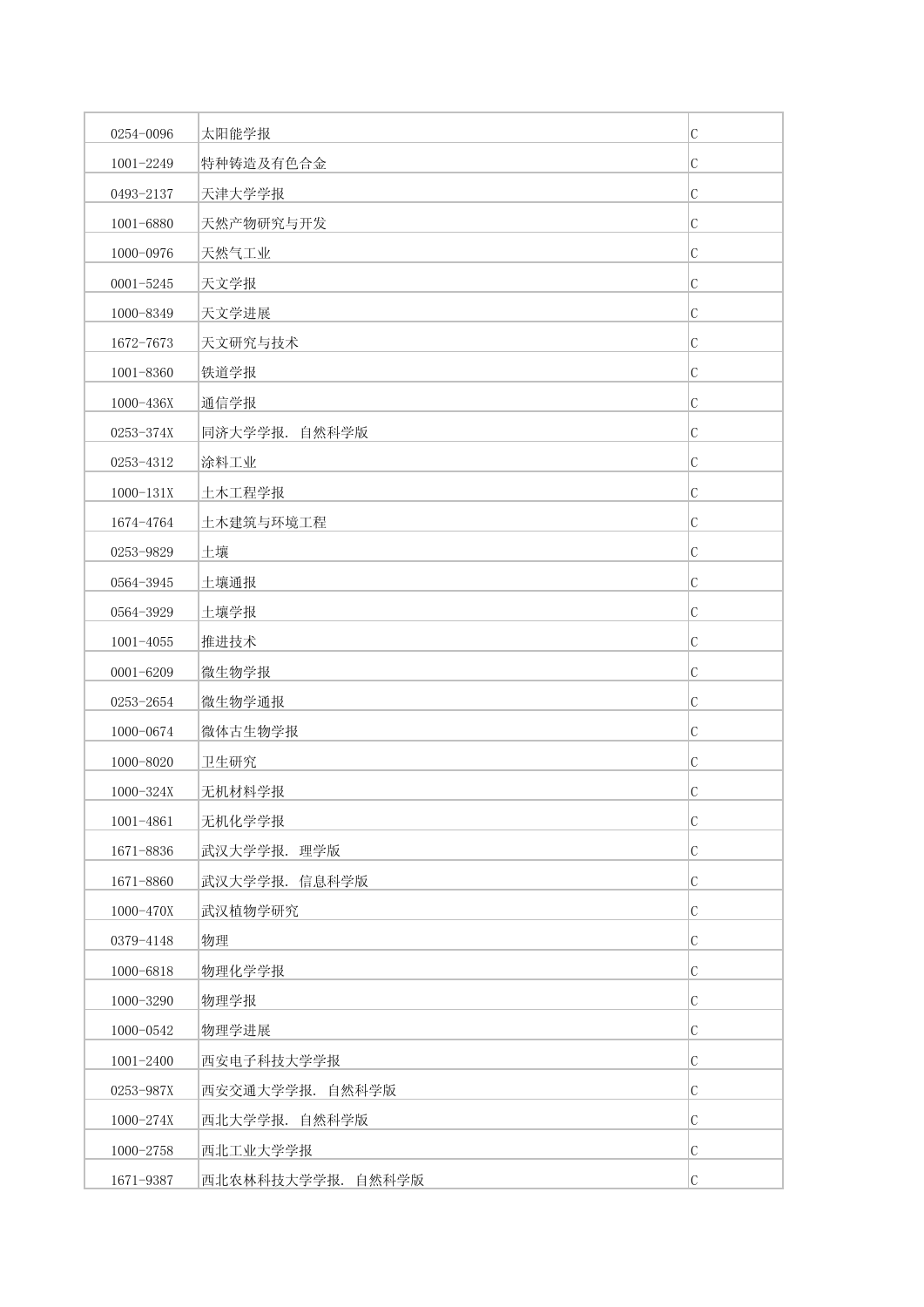| 1000-4025     | 西北植物学报           | $\mathsf C$   |
|---------------|------------------|---------------|
| 0258-2724     | 西南交通大学学报         | C             |
| 1004-0277     | 稀土               | $\mathbf C$   |
| 0258-7076     | 稀有金属             | C             |
| $1002 - 185X$ | 稀有金属材料与工程        | C             |
| 1004-731X     | 系统仿真学报           | $\mathcal{C}$ |
| 1001-4098     | 系统工程             | C             |
| 1000-6788     | 系统工程理论与实践        | $\mathcal{C}$ |
| 1000-5781     | 系统工程学报           | $\mathbf C$   |
| $1001 - 506X$ | 系统工程与电子技术        | $\mathbf C$   |
| 1005-2542     | 系统管理学报           | C             |
| 1000-0577     | 系统科学与数学          | C             |
| 0253-9977     | 细胞生物学杂志          | $\mathcal{C}$ |
| 1007-8738     | 细胞与分子免疫学杂志       | $\mathbf C$   |
| 0438-0479     | 厦门大学学报. 自然科学版    | $\mathbf C$   |
| 1000-8527     | 现代地质             | $\mathbf C$   |
| 0253-4320     | 现代化工             | C             |
| 1001-2478     | 现代免疫学            | C             |
| 1000-1220     | 小型微型计算机系统        | $\mathbf C$   |
| 0439-755X     | 心理学报             | C             |
| $1001 - 3873$ | 新疆石油地质           | $\mathcal{C}$ |
| 1007-8827     | 新型炭材料            | C             |
| $1003 - 0530$ | 信号处理             | $\mathbf C$   |
| 1002-0411     | 信息与控制            | $\cal C$      |
| 0366-6964     | 畜牧兽医学报           | $\mathbf C$   |
| 1004-2474     | 压电与声光            | C             |
| 1000-6524     | 岩石矿物学杂志          | $\mathbf C$   |
| 1000-6915     | 岩石力学与工程学报        | $\mathcal{C}$ |
| 1000-0569     | 岩石学报             | $\mathbf C$   |
| 1000-4548     | 岩土工程学报           | $\mathcal{C}$ |
| 1000-7598     | 岩土力学             | $\mathbf C$   |
| 1004-8308     | 研究与发展管理          | $\mathcal{C}$ |
| 1671-4652     | 扬州大学学报. 农业与生命科学版 | $\mathbf C$   |
| 1004-0323     | 遥感技术与应用          | $\mathbf C$   |
| 1007-4619     | 遥感学报             | $\mathbf C$   |
| 0254-1793     | 药物分析杂志           | $\mathcal{C}$ |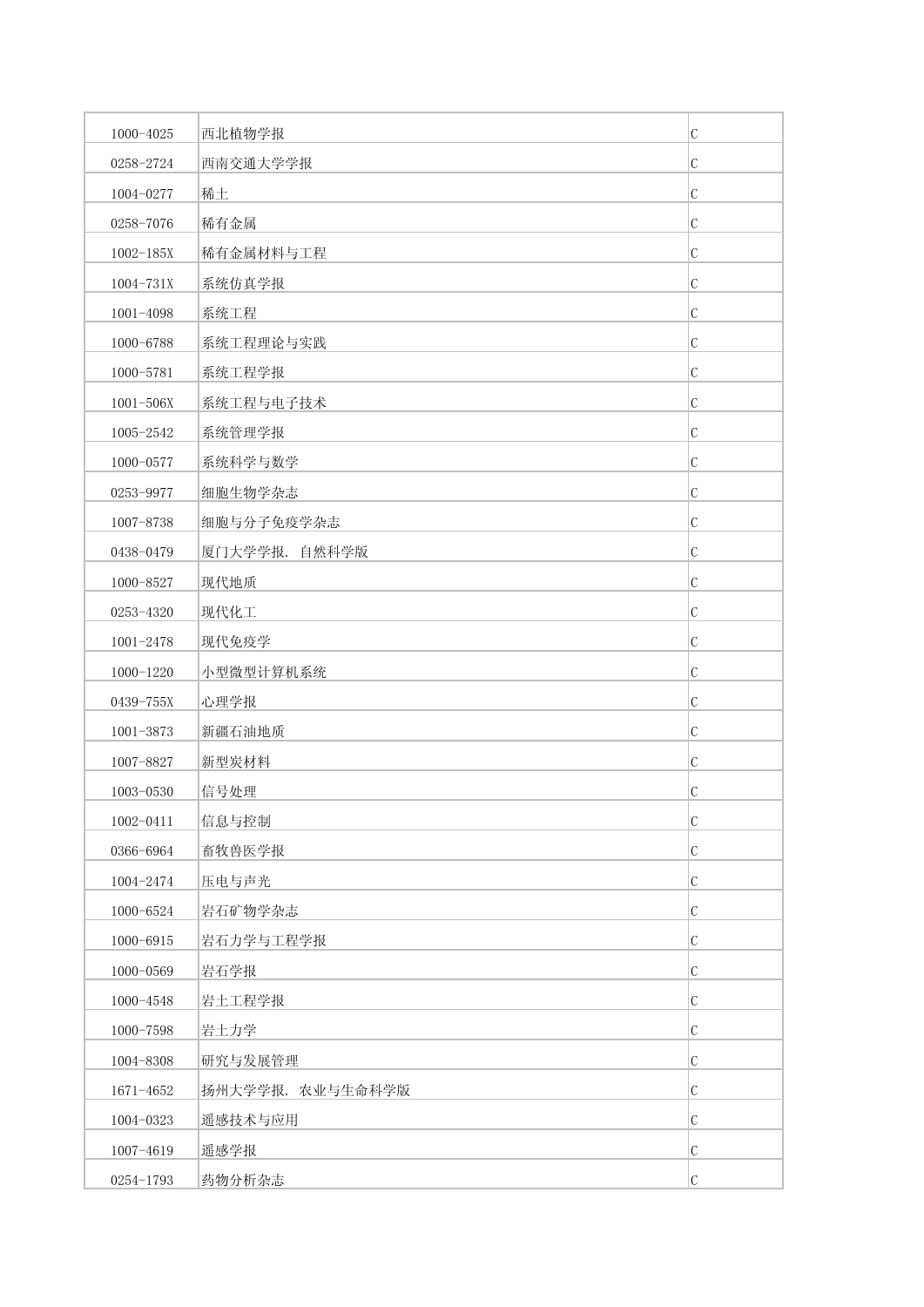| 1005-8915     | 药物生物技术           | $\mathcal{C}$ |
|---------------|------------------|---------------|
| 0513-4870     | 药学学报             | $\mathcal{C}$ |
| 1000-7571     | 冶金分析             | $\mathcal{C}$ |
| 1672-8009     | 医学分子生物学杂志        | $\mathcal{C}$ |
| 0254-3087     | 仪器仪表学报           | $\mathcal{C}$ |
| 0253-9772     | 遗传               | $\mathcal{C}$ |
| 1000-4017     | 印染               | $\mathcal{C}$ |
| 1001-4268     | 应用概率统计           | $\mathcal{C}$ |
| 1000-0518     | 应用化学             | $\mathcal{C}$ |
| 1000-372X     | 应用激光             | $\mathcal{C}$ |
| 0255-8297     | 应用科学学报           | $\mathcal{C}$ |
| 1000-4939     | 应用力学学报           | $\mathcal{C}$ |
| $1001 - 7313$ | 应用气象学报           | $\mathcal{C}$ |
| 1001-9332     | 应用生态学报           | $\mathcal{C}$ |
| 1001-9847     | 应用数学             | $\mathcal{C}$ |
| 1000-0887     | 应用数学和力学          | $\mathcal{C}$ |
| 0254-3079     | 应用数学学报           | $\mathcal{C}$ |
| 1006-687X     | 应用与环境生物学报        | $\mathcal{C}$ |
| 0512-7955     | 营养学报             | $\mathcal{C}$ |
| 1674-0475     | 影像科学与光化学         | $\mathcal{C}$ |
| 1000-4092     | 油田化学             | $\mathcal{C}$ |
| 0253-2786     | 有机化学             | $\mathcal{C}$ |
| $1007 - 2330$ | 宇航材料工艺           | $\mathcal{C}$ |
| $1000 - 1328$ | 宇航学报             | $\mathcal{C}$ |
| 1003-5192     | 预测               | $\mathcal{C}$ |
| 0513-353X     | 园艺学报             | $\mathcal{C}$ |
| 1000-6931     | 原子能科学技术          | $\mathcal{C}$ |
| 1000-0364     | 原子与分子物理学报        | $\mathcal{C}$ |
| 0258-7971     | 云南大学学报. 自然科学版    | $\mathcal{C}$ |
| 0253-2700     | 云南植物研究           | $\mathcal{C}$ |
| 1007-6093     | 运筹学学报            | C             |
| 1005-3956     | 杂交水稻             | $\mathcal{C}$ |
| 1008-973X     | 浙江大学学报. 工学版      | $\mathcal C$  |
| 1008-9497     | 浙江大学学报. 理学版      | $\mathcal{C}$ |
| 1008-9209     | 浙江大学学报. 农业与生命科学版 | $\mathcal{C}$ |
| 1000-0607     | 针刺研究             | $\mathcal{C}$ |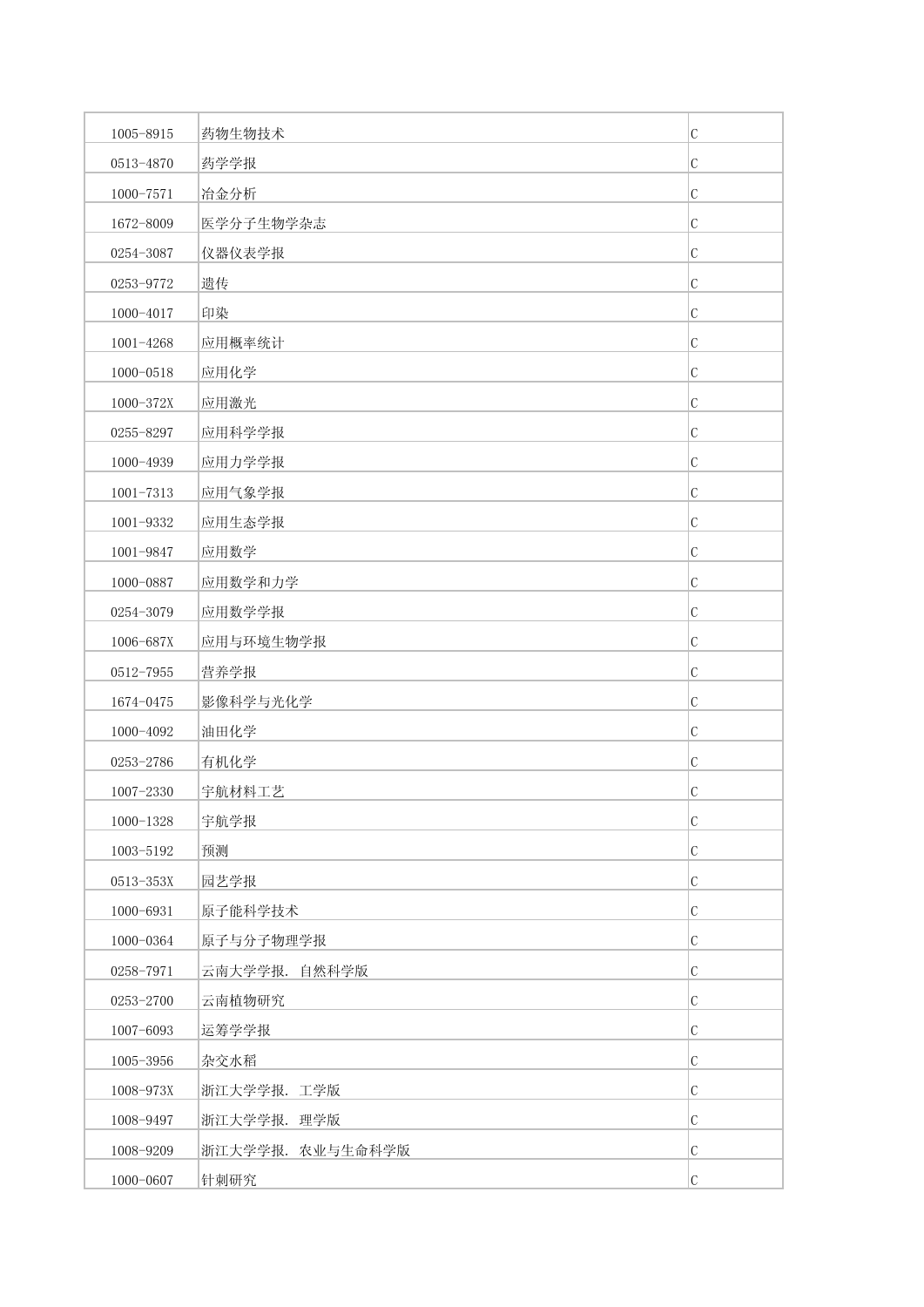| 1004-4523     | 振动工程学报          | $\mathcal{C}$ |
|---------------|-----------------|---------------|
| 1000-3835     | 振动与冲击           | $\mathcal{C}$ |
| 0529-1542     | 植物保护            | $\mathcal{C}$ |
| 0577-7518     | 植物保护学报          | $\mathcal{C}$ |
| 0412-0914     | 植物病理学报          | $\mathcal{C}$ |
| 0529-1526     | 植物分类学报          | $\mathcal{C}$ |
| 0412-0922     | 植物生理学通讯         | $\mathcal{C}$ |
| 1005-264X     | 植物生态学报          | $\mathcal{C}$ |
| 1003-2266     | 植物学通报           | $\mathcal{C}$ |
| 1673-5102     | 植物研究            | $\mathcal{C}$ |
| 1672-1810     | 植物遗传资源学报        | $\mathcal{C}$ |
| 1008-505X     | 植物营养与肥料学报       | C             |
| 1004-0978     | 植物资源与环境学报       | $\mathcal{C}$ |
| 1004-2997     | 质谱学报            | $\mathcal{C}$ |
| 0253-2670     | 中草药             | $\mathcal{C}$ |
| $1001 - 1528$ | 中成药             | $\mathcal{C}$ |
| 1000-4718     | 中国病理生理杂志        | C             |
| 1673-5021     | 中国草地学报          | $\mathcal{C}$ |
| 1002-0101     | 中国超声医学杂志        | $\mathcal{C}$ |
| $1000 - 4955$ | 中国地方病学杂志        | $\mathcal{C}$ |
| 1001-4683     | 中国地震            | $\mathcal{C}$ |
| 1000-3657     | 中国地质            | C             |
| 0258-8013     | 中国电机工程学报        | $\mathcal{C}$ |
| 1004-9649     | 中国电力            | $\mathcal{C}$ |
| 1005-4537     | 中国腐蚀与防护学报       | $\mathcal{C}$ |
| 1000-4602     | 中国给水排水          | $\mathcal{C}$ |
| 1006-480X     | 中国工业经济          | $\mathcal{C}$ |
| 1001-7372     | 中国公路学报          | $\mathcal{C}$ |
| 1003-207X     | 中国管理科学          | $\mathcal{C}$ |
| 1672-5174     | 中国海洋大学学报. 自然科学版 | $\mathcal{C}$ |
| 1002-3461     | 中国海洋药物          | $\mathcal C$  |
| 1000-6923     | 中国环境科学          | $\mathcal{C}$ |
| $1004 - 132X$ | 中国机械工程          | $\mathcal C$  |
| 0258-7025     | 中国激光            | $\mathcal{C}$ |
| 1000-7423     | 中国寄生虫学与寄生虫病杂志   | $\mathcal{C}$ |
| 1672-8475     | 中国介入影像与治疗学      | $\mathcal{C}$ |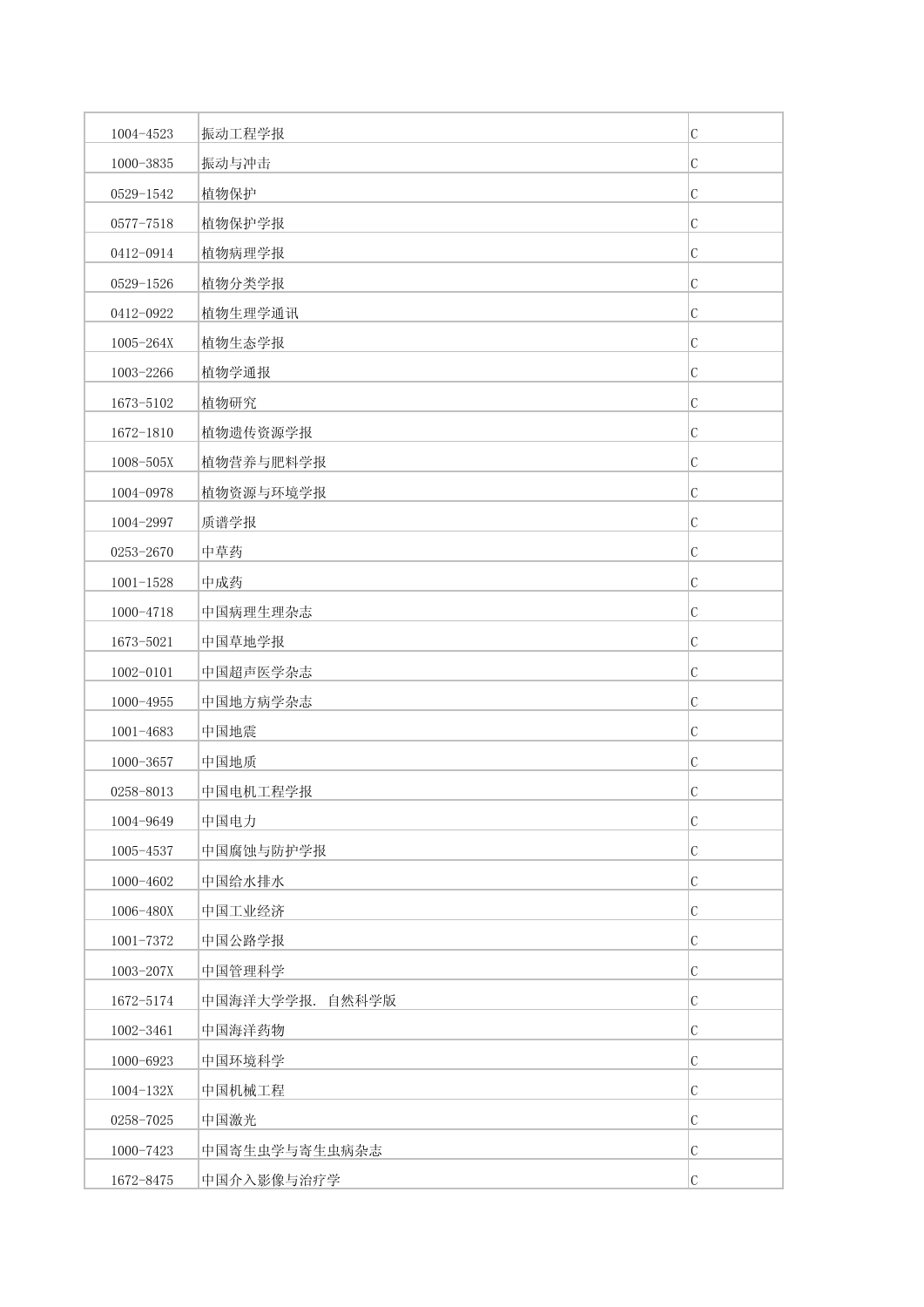| 1001-8689     | 中国抗生素杂志                | $\mathcal{C}$ |
|---------------|------------------------|---------------|
| 1006-9232     | 中国科学. A辑, 数学           | $\mathcal{C}$ |
| 1006-9240     | 中国科学. B辑, 化学           | C             |
| 1006-9259     | 中国科学. C辑, 生命科学         | C             |
| 1006-9267     | 中国科学. D辑, 地球科学         | $\mathcal C$  |
| 1006-9275     | 中国科学. E辑, 技术科学         | $\mathcal{C}$ |
| 1672-1780     | 中国科学. G辑, 物理学, 力学, 天文学 | C             |
| 1000-8217     | 中国科学基金                 | $\mathcal{C}$ |
| 0253-2778     | 中国科学技术大学学报             | $\mathcal{C}$ |
| 1002-1175     | 中国科学院研究生院学报            | C             |
| 1000-758X     | 中国空间科学技术               | $\mathcal{C}$ |
| 1000-1964     | 中国矿业大学学报. 自然科学版        | C             |
| 1005-9202     | 中国老年学杂志                | C             |
| 1003-0174     | 中国粮油学报                 | C             |
| $1001 - 165X$ | 中国临床解剖学杂志              | $\mathcal{C}$ |
| 1005-3611     | 中国临床心理学杂志              | $\mathcal{C}$ |
| 1003-4692     | 中国媒介生物学及控制杂志           | C             |
| 1000-484X     | 中国免疫学杂志                | C             |
| 1002-8870     | 中国农村经济                 | C             |
| 1007-4333     | 中国农业大学学报               | $\mathcal C$  |
| 0578-1752     | 中国农业科学                 | $\mathcal{C}$ |
| 1000-6362     | 中国农业气象                 | C             |
| 1002-2104     | 中国人口 • 资源与环境           | C             |
| 1002-2694     | 中国人兽共患病学报              | $\mathcal{C}$ |
| 1002-9753     | 中国软科学                  | $\mathcal{C}$ |
| 1000-694X     | 中国沙漠                   | C             |
| 1002-0152     | 中国神经精神疾病杂志             | $\mathcal{C}$ |
| 1671-3990     | 中国生态农业学报               | C             |
| 1005-9261     | 中国生物防治                 | $\mathcal{C}$ |
| 1671-8135     | 中国生物工程杂志               | $\mathcal{C}$ |
| 1007-7626     | 中国生物化学与分子生物学报          | C             |
| 0258-8021     | 中国生物医学工程学报             | $\mathcal{C}$ |
| 1004-5503     | 中国生物制品学杂志              | C             |
| 1673-5005     | 中国石油大学学报. 自然科学版        | $\mathcal{C}$ |
| 1005-4847     | 中国实验动物学报               | $\mathcal{C}$ |
| 1005-2216     | 中国实用妇科与产科杂志            | $\mathcal{C}$ |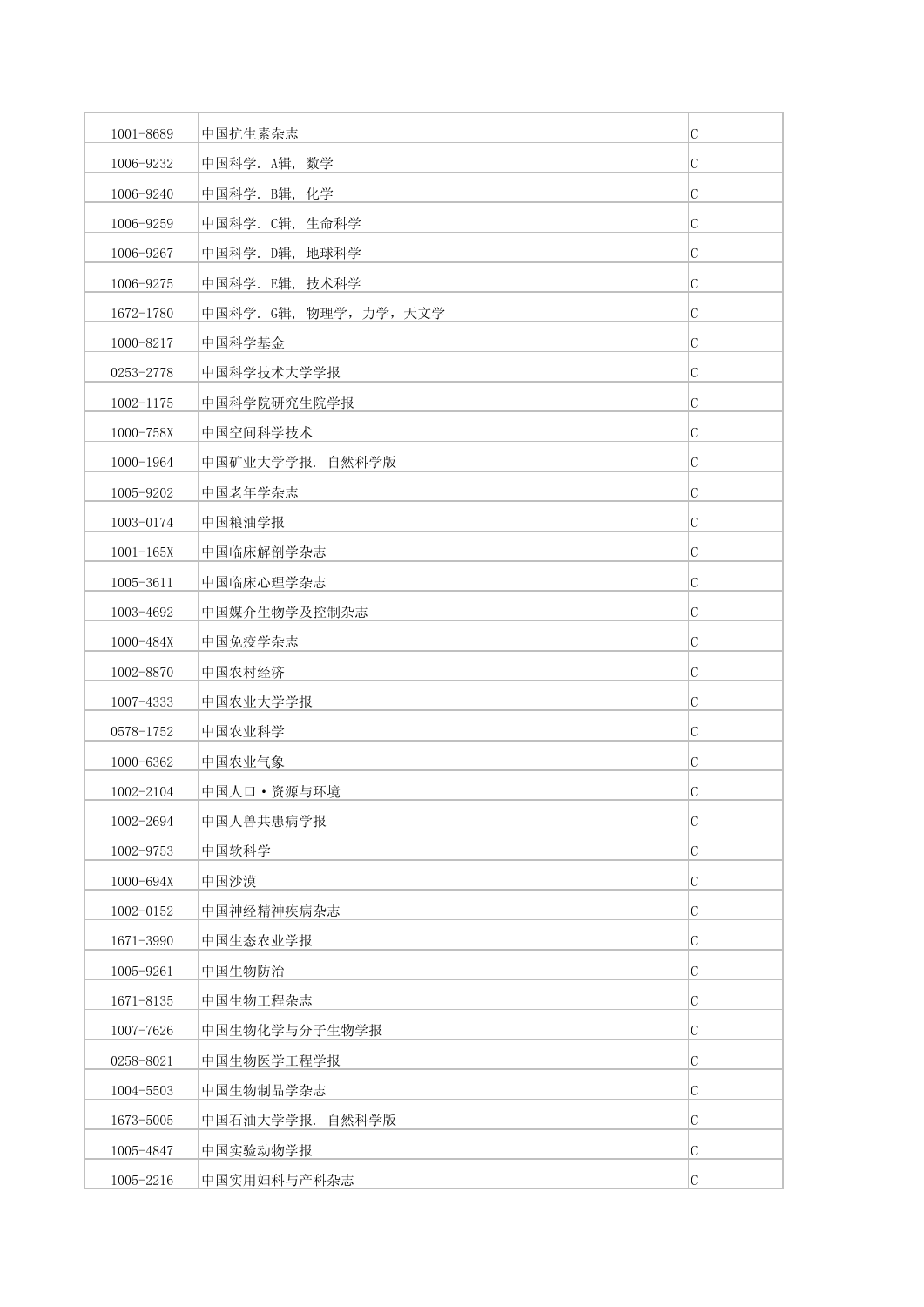| 1005-2194     | 中国实用内科杂志    | $\mathcal{C}$ |
|---------------|-------------|---------------|
| 1005-2208     | 中国实用外科杂志    | $\mathcal{C}$ |
| 1006-4443     | 中国实用眼科杂志    | $\mathcal{C}$ |
| 1673-4696     | 中国兽医科学      | $\mathcal{C}$ |
| 1005-4545     | 中国兽医学报      | $\mathcal C$  |
| 1005-8737     | 中国水产科学      | $\mathcal{C}$ |
| $1001 - 7216$ | 中国水稻科学      | $\mathcal{C}$ |
| 1001-9278     | 中国塑料        | $\mathcal{C}$ |
| 1001-4632     | 中国铁道科学      | $\mathcal{C}$ |
| 1006-8961     | 中国图象图形学报    | $\mathcal{C}$ |
| 1003-0603     | 中国危重病急救医学   | $\mathcal{C}$ |
| 1005-376X     | 中国微生态学杂志    | C             |
| 1000-4343     | 中国稀土学报      | $\mathcal{C}$ |
| 1000-6729     | 中国心理卫生杂志    | $\mathcal{C}$ |
| 1007-7669     | 中国新药与临床杂志   | $\mathcal{C}$ |
| 1002-1892     | 中国修复重建外科杂志  | $\mathcal{C}$ |
| 1000-3614     | 中国循环杂志      | C             |
| 1000-5048     | 中国药科大学学报    | $\mathcal{C}$ |
| $1001 - 1978$ | 中国药理学通报     | $\mathcal{C}$ |
| 1000-3002     | 中国药理学与毒理学杂志 | $\mathcal{C}$ |
| 1007-9718     | 中国药物依赖性杂志   | $\mathcal{C}$ |
| 1001-2494     | 中国药学杂志      | C             |
| 0258-4646     | 中国医科大学学报    | $\mathcal{C}$ |
| 1000-503X     | 中国医学科学院学报   | $\mathcal{C}$ |
| 1003-3289     | 中国医学影像技术    | $\mathcal{C}$ |
| $1001 - 8255$ | 中国医药工业杂志    | $\mathcal C$  |
| $1001 - 5213$ | 中国医院药学杂志    | $\mathcal{C}$ |
| 1000-6834     | 中国应用生理学杂志   | C             |
| 1007-9084     | 中国油料作物学报    | $\mathcal{C}$ |
| 1003-7969     | 中国油脂        | $\mathcal{C}$ |
| 1004-0609     | 中国有色金属学报    | $\mathcal C$  |
| 1008-0589     | 中国预防兽医学报    | $\mathcal{C}$ |
| 1000-4882     | 中国造船        | C             |
| 1003-5370     | 中国中西医结合杂志   | $\mathcal{C}$ |
| 1001-5302     | 中国中药杂志      | $\mathcal{C}$ |
| 1000-8179     | 中国肿瘤临床      | $\mathcal{C}$ |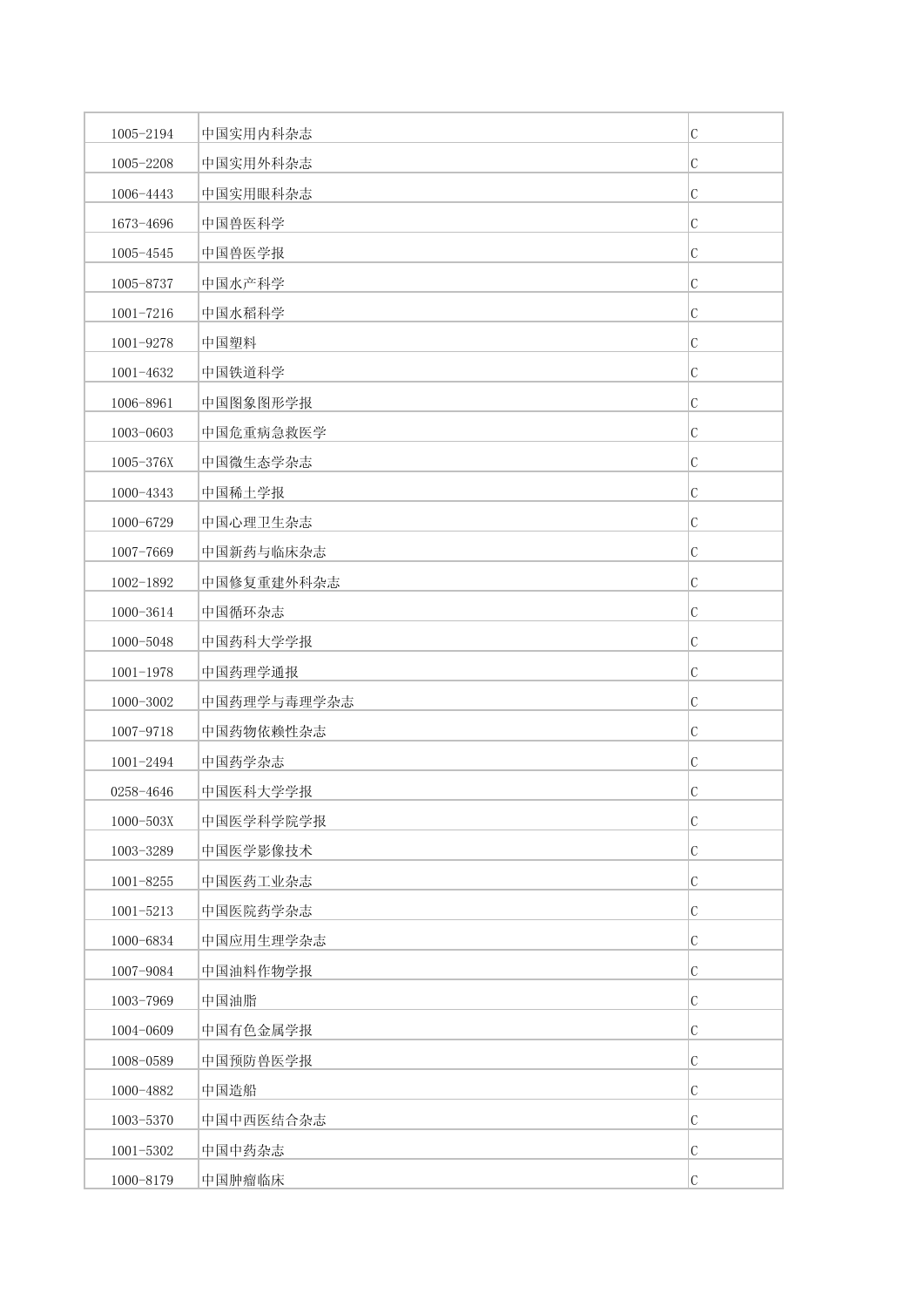| 1004-1850     | 中国组织化学与细胞化学杂志 | $\mathcal{C}$ |
|---------------|---------------|---------------|
| 0529-5807     | 中华病理学杂志       | $\mathcal{C}$ |
| 1004-4477     | 中华超声影像学杂志     | $\mathcal{C}$ |
| 1000-6680     | 中华传染病杂志       | C             |
| 1001-8050     | 中华创伤杂志        | $\mathcal C$  |
| 0578-1310     | 中华儿科杂志        | $\mathcal{C}$ |
| 1673-0860     | 中华耳鼻咽喉头颈外科杂志  | $\mathcal{C}$ |
| 1672-2922     | 中华耳科学杂志       | $\mathcal{C}$ |
| $1005 - 1201$ | 中华放射学杂志       | C             |
| 0254-5098     | 中华放射医学与防护杂志   | $\mathcal C$  |
| 1004-4221     | 中华放射肿瘤学杂志     | $\mathcal{C}$ |
| 0529-567X     | 中华妇产科杂志       | C             |
| 1007-3418     | 中华肝脏病杂志       | $\mathcal{C}$ |
| 0253-2352     | 中华骨科杂志        | $\mathcal{C}$ |
| 0253-9780     | 中华核医学杂志       | $\mathcal{C}$ |
| 1009-9158     | 中华检验医学杂志      | $\mathcal{C}$ |
| 1001-0939     | 中华结核和呼吸杂志     | C             |
| 1006-7884     | 中华精神科杂志       | $\mathcal{C}$ |
| 1002-0098     | 中华口腔医学杂志      | $\mathcal{C}$ |
| 1001-9391     | 中华劳动卫生职业病杂志   | $\mathcal{C}$ |
| 0254-9026     | 中华老年医学杂志      | $\mathcal{C}$ |
| 0254-6450     | 中华流行病学杂志      | $\mathcal{C}$ |
| 0254-1416     | 中华麻醉学杂志       | $\mathcal{C}$ |
| 1000-6702     | 中华泌尿外科杂志      | $\mathcal{C}$ |
| 1000-6699     | 中华内分泌代谢杂志     | $\mathcal{C}$ |
| 0578-1426     | 中华内科杂志        | $\mathcal{C}$ |
| 0412-4030     | 中华皮肤科杂志       | $\mathcal C$  |
| 0254-1785     | 中华器官移植杂志      | C             |
| 1009-2587     | 中华烧伤杂志        | $\mathcal{C}$ |
| 1006-7876     | 中华神经科杂志       | $\mathcal{C}$ |
| 1001-2346     | 中华神经外科杂志      | $\mathcal{C}$ |
| 1001-7097     | 中华肾脏病杂志       | $\mathcal{C}$ |
| 1003-9279     | 中华实验和临床病毒学杂志  | C             |
| 1001-9030     | 中华实验外科杂志      | $\mathcal{C}$ |
| 0529-5815     | 中华外科杂志        | $\mathcal{C}$ |
| 0254-5101     | 中华微生物学和免疫学杂志  | $\mathcal{C}$ |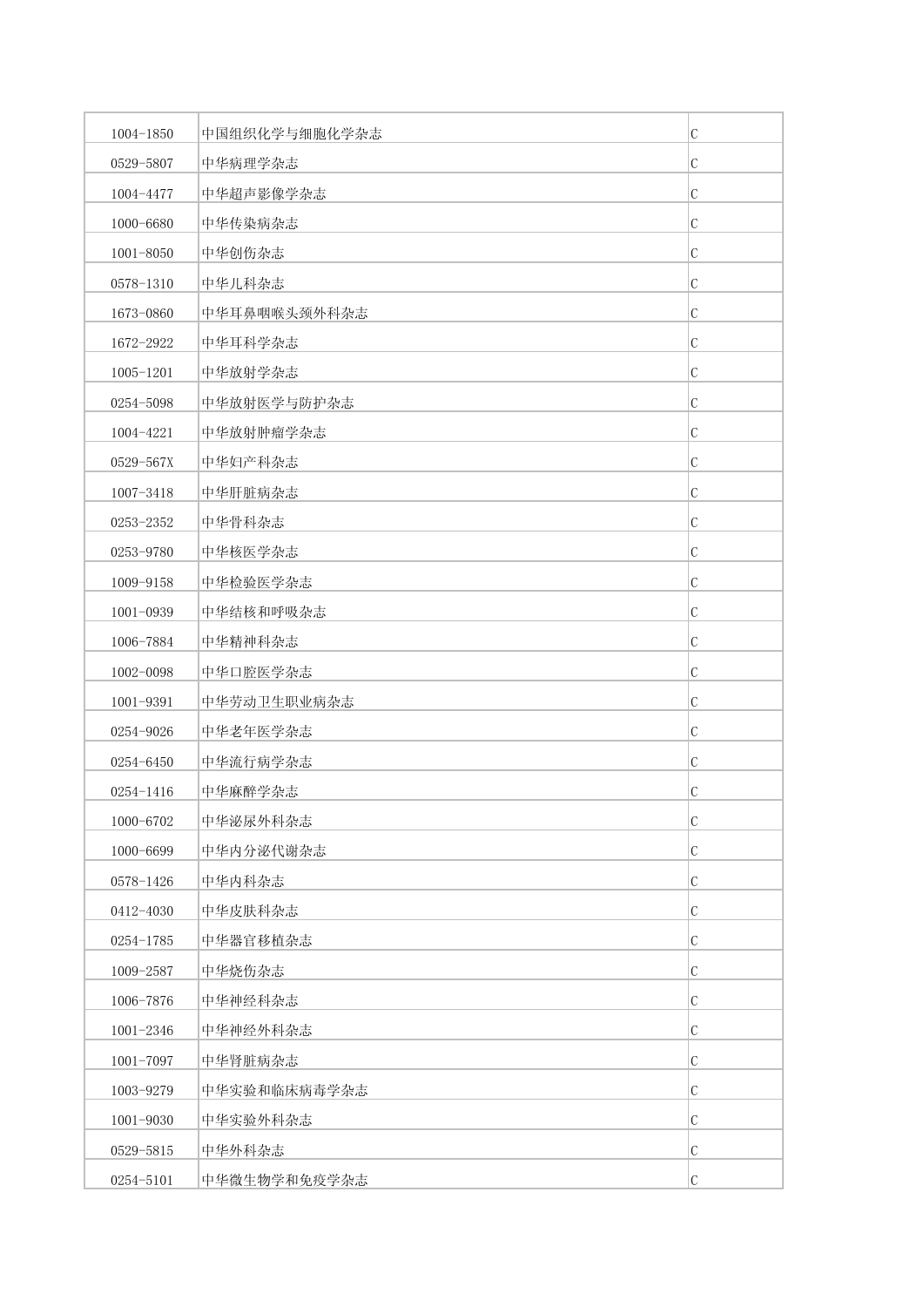| 0254-1424     | 中华物理医学与康复杂志   | $\mathbf C$   |
|---------------|---------------|---------------|
| 1001-2036     | 中华显微外科杂志      | $\mathcal{C}$ |
| 0254-1432     | 中华消化杂志        | $\mathbf C$   |
| 0253-3006     | 中华小儿外科杂志      | C             |
| 0253-3758     | 中华心血管病杂志      | C             |
| 1001-4497     | 中华胸心血管外科杂志    | $\mathbf C$   |
| 0253-2727     | 中华血液学杂志       | C             |
| 0412-4081     | 中华眼科杂志        | $\mathcal{C}$ |
| 1003-9406     | 中华医学遗传学杂志     | C             |
| 0376-2491     | 中华医学杂志        | $\mathbf C$   |
| 0253-9624     | 中华预防医学杂志      | $\mathcal{C}$ |
| 1009-4598     | 中华整形外科杂志      | $\mathbf C$   |
| 0253-3766     | 中华肿瘤杂志        | $\mathcal{C}$ |
| 1672-7347     | 中南大学学报. 医学版   | $\mathbf C$   |
| 1672-7207     | 中南大学学报. 自然科学版 | $\mathbf C$   |
| 1672-3554     | 中山大学学报. 医学科学版 | $\mathbf C$   |
| 0529-6579     | 中山大学学报. 自然科学版 | $\mathcal{C}$ |
| 1003-0077     | 中文信息学报        | C             |
| 1001-4454     | 中药材           | $\mathbf C$   |
| $1001 - 1668$ | 中医杂志          | C             |
| 1000-7431     | 肿瘤            | $\mathcal{C}$ |
| 1000-582X     | 重庆大学学报. 自然科学版 | C             |
| 1001-4977     | 铸造            | $\mathbf C$   |
| 1007-7588     | 资源科学          | $\cal C$      |
| 0254-4156     | 自动化学报         | $\mathbf C$   |
| 1002-008X     | 自然科学进展        | $\mathbf C$   |
| 1000-0224     | 自然科学史研究       | $\mathbf C$   |
| 1004-4574     | 自然灾害学报        | $\mathcal{C}$ |
| 1000-3037     | 自然资源学报        | $\mathbf C$   |
| 0496-3490     | 作物学报          | $\mathcal{C}$ |
| 1004-616X     | 癌变·畸变·突变      | E             |
| 1672-352X     | 安徽农业大学学报      | E             |
| 1006-8376     | 氨基酸和生物资源      | E             |
| 1001-5868     | 半导体光电         | E             |
| 1003-353X     | 半导体技术         | E             |
| $1001 - 3563$ | 包装工程          | E             |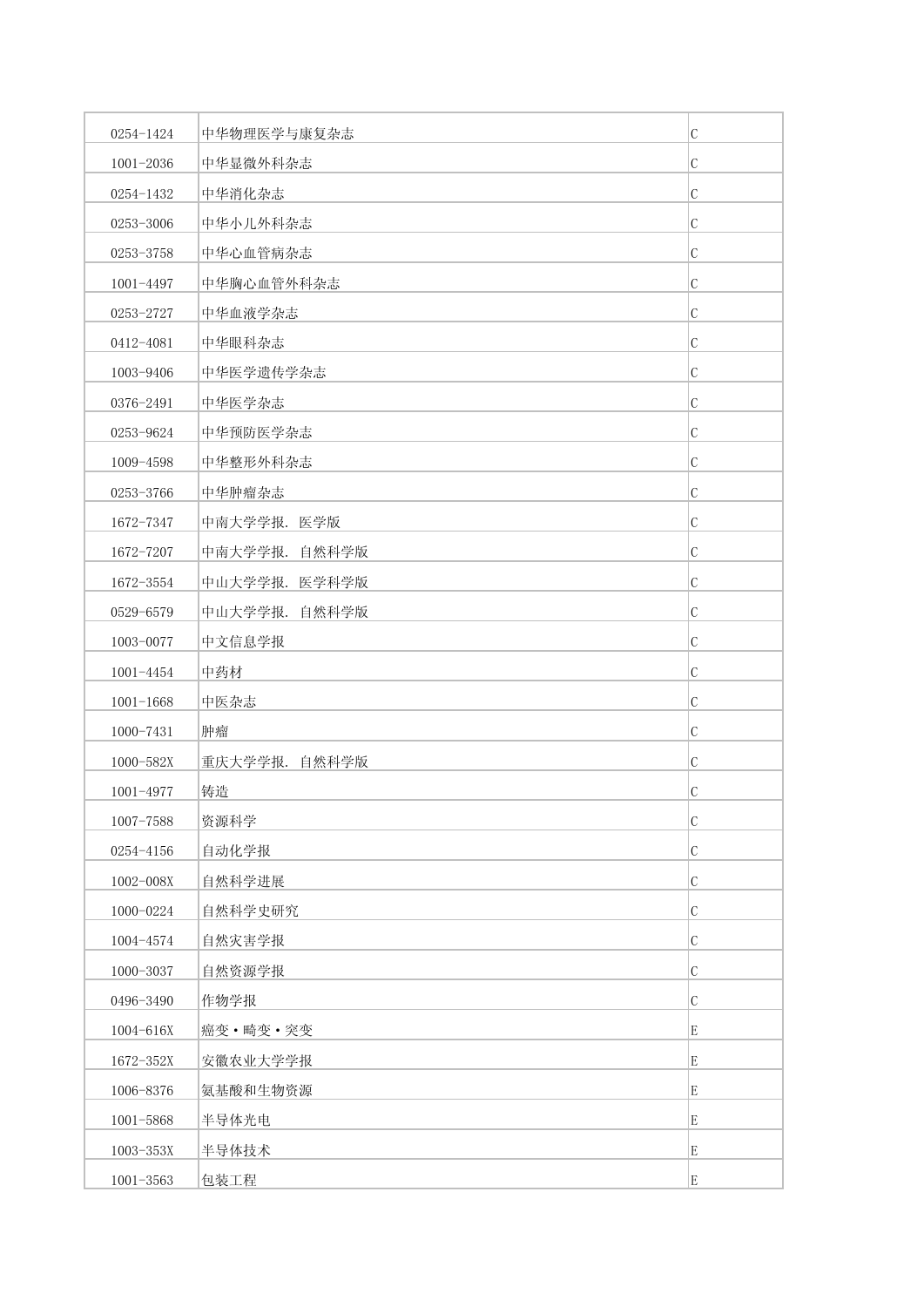| 1001-487X     | 爆破              | E           |
|---------------|-----------------|-------------|
| 1671-4628     | 北京化工大学学报. 自然科学版 | E           |
| 1673-0291     | 北京交通大学学报. 自然科学版 | E           |
| 0253-9713     | 北京医学            | E           |
| 1001-3660     | 表面技术            | E           |
| 1003-0999     | 玻璃钢/复合材料        | E           |
| 0257-4799     | 蚕业科学            | E           |
| 1007-0435     | 草地学报            | E           |
| 1001-0629     | 草业科学            | E           |
| 1004-1338     | 测井技术            | E           |
| 1000-8829     | 测控技术            | E           |
| 1000-369X     | 茶叶科学            | E           |
| 1671-8879     | 长安大学学报. 自然科学版   | E           |
| $1001 - 5485$ | 长江科学院院报         | E           |
| 1007-810X     | 肠外与肠内营养         | E           |
| 1009-3850     | 沉积与特提斯地质        | E           |
| 1671-9727     | 成都理工大学学报. 自然科学版 | E           |
| 1000-3363     | 城市规划学刊          | E           |
| 1008-5513     | 纯粹数学与应用数学       | E           |
| 1001-3830     | 磁性材料及器件         | E           |
| 1006-7736     | 大连海事大学学报        | E           |
| 1000-9957     | 大连水产学院学报        | E           |
| 1000-6907     | 淡水渔业            | E           |
| 1004-7182     | 导弹与航天运载技术       | E           |
| 1000-6516     | 低温工程            | E           |
| 1672-0504     | 地理与地理信息科学       | E           |
| 1560-8999     | 地球信息科学          | $\mathbf E$ |
| 1000-0666     | 地震研究            | E           |
| 1006-6616     | 地质力学学报          | $\mathbf E$ |
| $1001 - 1412$ | 地质找矿论丛          | E           |
| $1001 - 1579$ | 电池              | E           |
| 1000-4742     | 电镀与环保           | E           |
| 1004-227X     | 电镀与涂饰           | $\mathbf E$ |
| 1007-449X     | 电机与控制学报         | E           |
| $1000 - 100X$ | 电力电子技术          | $\mathbf E$ |
| 1003-8930     | 电力系统及其自动化学报     | $\mathbf E$ |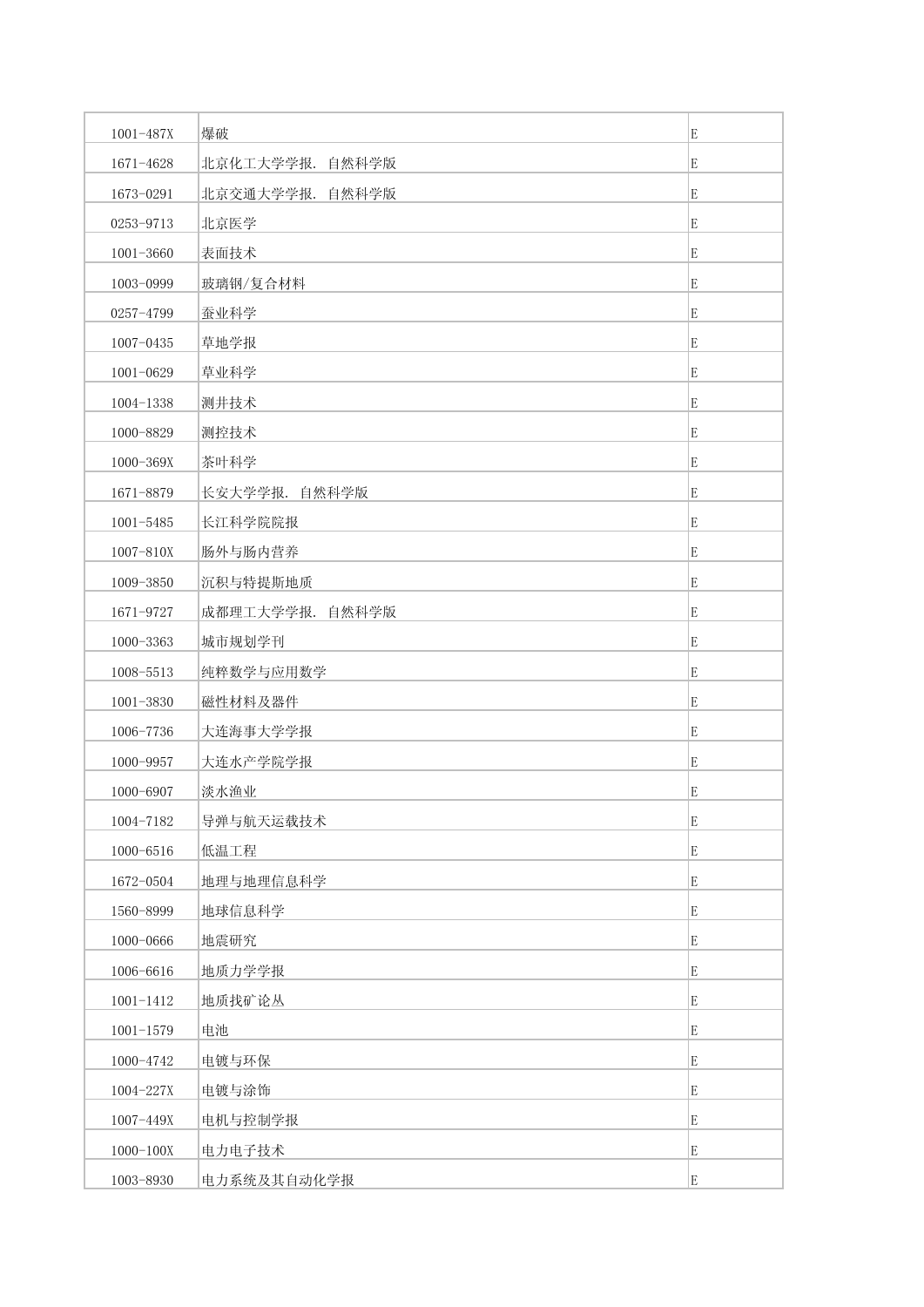| 1006-6047     | 电力自动化设备         | E           |
|---------------|-----------------|-------------|
| $1001 - 2095$ | 电气传动            | E           |
| 1000-7105     | 电子测量与仪器学报       | E           |
| 1001-2028     | 电子元件与材料         | E           |
| 1005-9369     | 东北农业大学学报        | E           |
| 1002-3127     | 毒理学杂志           | E           |
| 1000-3940     | 锻压技术            | E           |
| 1672-2132     | 防灾减灾工程学报        | E           |
| 1001-232X     | 分析仪器            | E           |
| 1000-9035     | 分子科学学报          | E           |
| 1672-416X     | 分子植物育种          | E           |
| 1001-389X     | 福建林学院学报         | E           |
| 1000-5277     | 福建师范大学学报. 自然科学版 | E           |
| 1000-2243     | 福州大学学报. 自然科学版   | $\mathbf E$ |
| 1672-3813     | 复杂系统与复杂性科学      | E           |
| 1003-4315     | 甘肃农业大学学报        | E           |
| 1004-9665     | 工程地质学报          | E           |
| 1006-754X     | 工程设计学报          | E           |
| 1003-0158     | 工程图学学报          | E           |
| 1007-7375     | 工业工程            | E           |
| 1007-5429     | 工业工程与管理         | E           |
| 1000-7164     | 工业卫生与职业病        | E           |
| 1007-4252     | 功能材料与器件学报       | E           |
| $1671 - 1505$ | 古地理学报           | E           |
| 1672-3317     | 灌溉排水学报          | E           |
| 1005-488X     | 光电子技术           | E           |
| 1004-5929     | 光散射学报           | $\mathbf E$ |
| 1005-8788     | 光通信研究           | E           |
| 1004-874X     | 广东农业科学          | E           |
| 1006-446X     | 广东微量元素科学        | E           |
| 1001-9448     | 广东医学            | E           |
| $1001 - 7445$ | 广西大学学报. 自然科学版   | E           |
| 1004-0676     | 贵金属             | $\mathbf E$ |
| $1001 - 3601$ | 贵州农业科学          | E           |
| 1009-9980     | 果树学报            | $\mathbf E$ |
| 1006-7043     | 哈尔滨工程大学学报       | E           |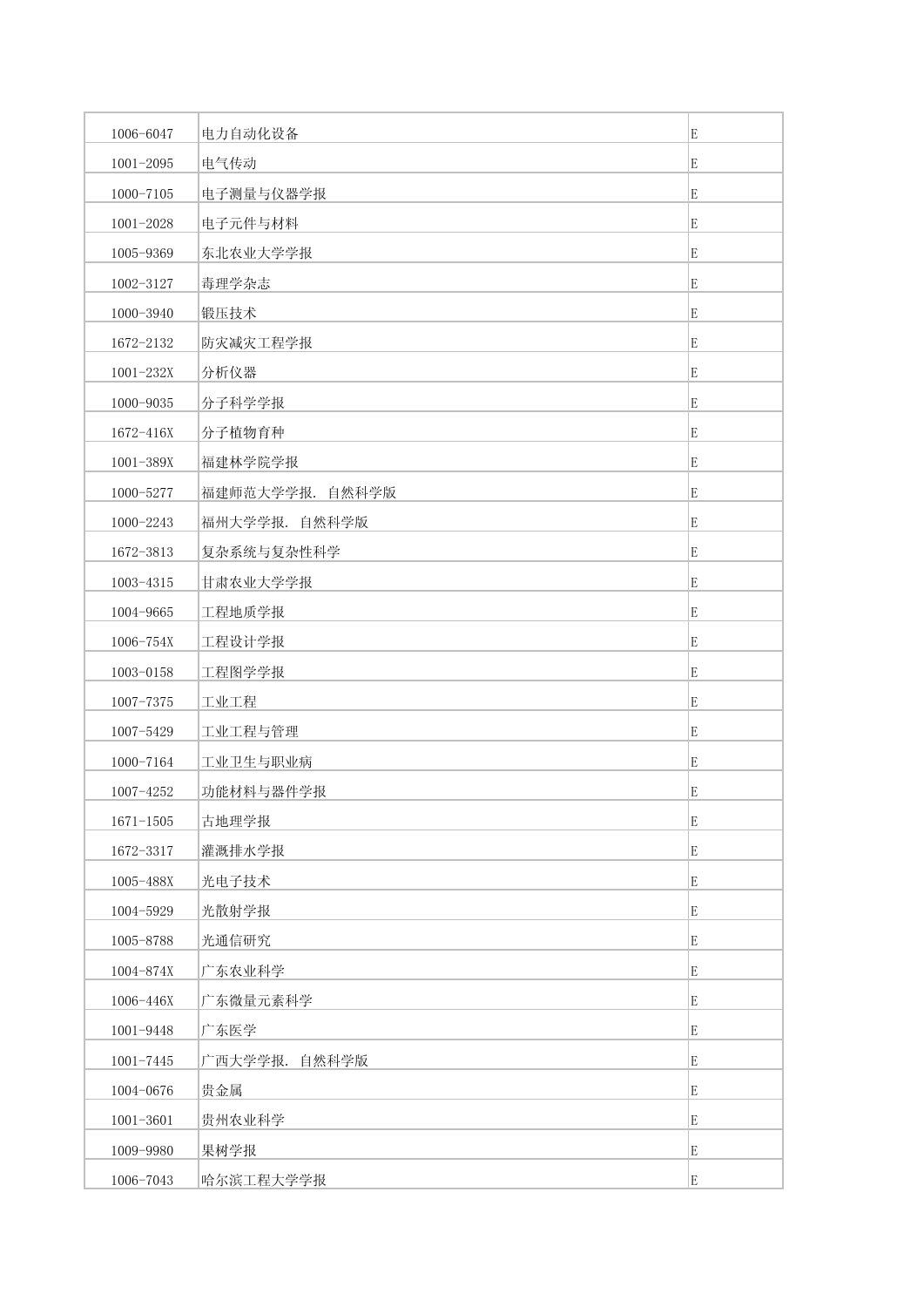| $1000 - 1905$ | 哈尔滨医科大学学报       | E           |
|---------------|-----------------|-------------|
| 1005-9865     | 海洋工程            | E           |
| 1003-6482     | 海洋湖沼通报          | E           |
| 1671-6647     | 海洋科学进展          | E           |
| 1001-6392     | 海洋通报            | E           |
| 1004-2490     | 海洋渔业            | E           |
| 1005-5053     | 航空材料学报          | E           |
| 1003-5451     | 航空精密制造技术        | E           |
| 1006-3242     | 航天控制            | E           |
| 1002-0837     | 航天医学与医学工程       | E           |
| $1005 - 1511$ | 合成化学            | E           |
| $1001 - 0041$ | 合成纤维工业          | E           |
| $1000 - 1255$ | 合成橡胶工业          | E           |
| 1003-5060     | 合肥工业大学学报. 自然科学版 | E           |
| 1007-2373     | 河北工业大学学报        | E           |
| $1000 - 1573$ | 河北农业大学学报        | E           |
| 1003-4978     | 河南大学学报. 自然科学版   | E           |
| 1000-2340     | 河南农业大学学报        | E           |
| 1000-2367     | 河南师范大学学报. 自然科学版 | E           |
| 1002-2767     | 黑龙江农业科学         | E           |
| 1001-8891     | 红外技术            | E           |
| 0439-8114     | 湖北农业科学          | E           |
| 1007-1032     | 湖南农业大学学报        | E           |
| 1006-060X     | 湖南农业科学          | $\mathbf E$ |
| 1006-0103     | 华西药学杂志          | E           |
| 1006-1878     | 化工环保            | E           |
| 1000-8942     | 环境工程            | $\mathbf E$ |
| 1003-6504     | 环境科学与技术         | E           |
| 1674-0858     | 环境昆虫学报          | $\mathbf E$ |
| $1001 - 3865$ | 环境污染与防治         | E           |
| 1001-5914     | 环境与健康杂志         | E           |
| 1003-1480     | 火工品             | E           |
| 1002-0640     | 火力与指挥控制         | $\mathbf E$ |
| 1004-5309     | 火灾科学            | E           |
| 1007-7812     | 火炸药学报           | E           |
| 1004-2539     | 机械传动            | $\mathbf E$ |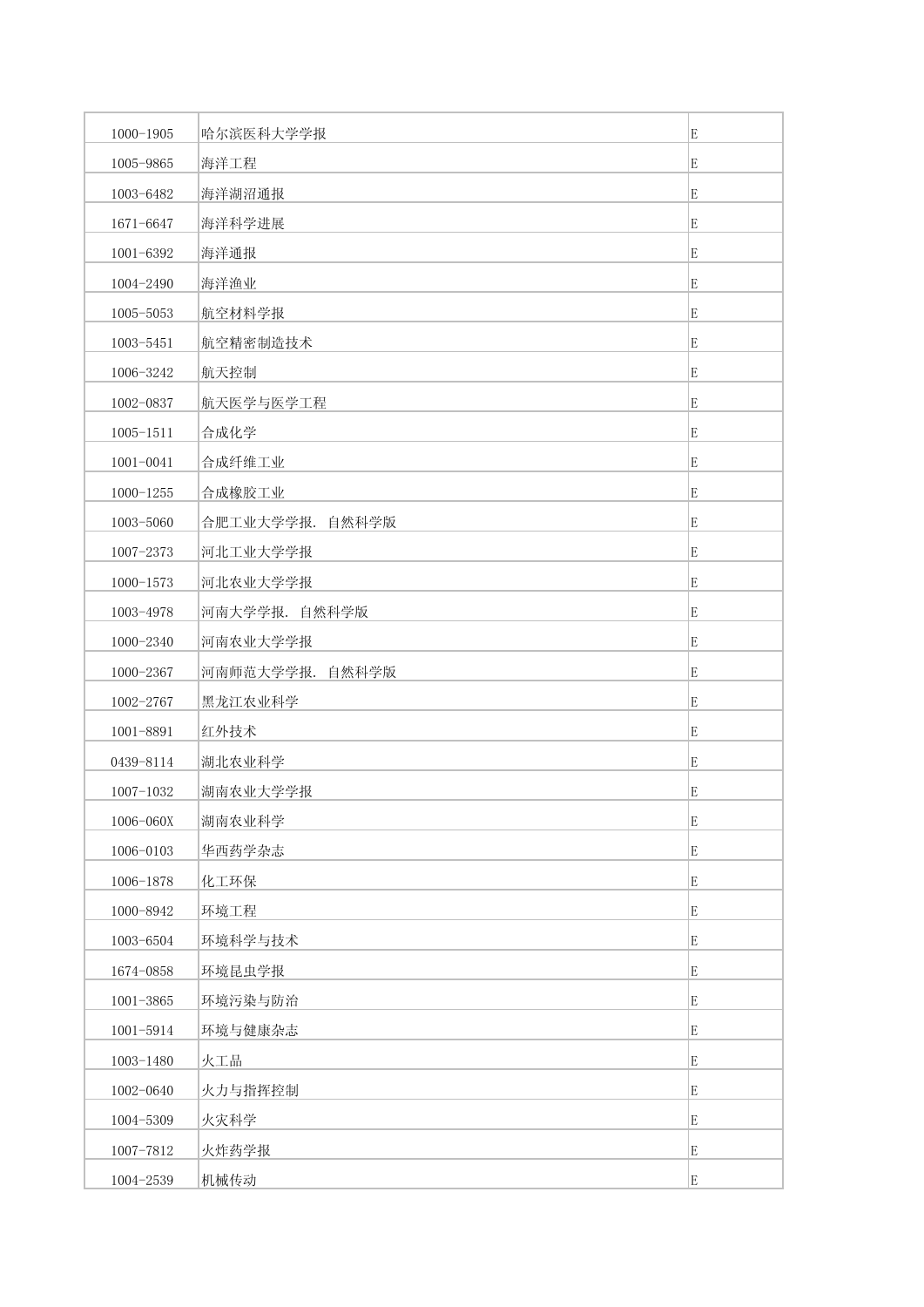| 1006-2343     | 机械设计与研究          | E |
|---------------|------------------|---|
| 1674-568X     | 基因组学与应用生物学       | E |
| 1006-4125     | 激光与光电子学进展        | E |
| 1671-5497     | 吉林大学学报. 工学版      | E |
| 1000-5684     | 吉林农业大学学报         | E |
| 1003-8701     | 吉林农业科学           | E |
| 1671-4598     | 计算机测量与控制         | E |
| 1006-9348     | 计算机仿真            | E |
| $1007 - 130X$ | 计算机工程与科学         | E |
| 1000-7024     | 计算机工程与设计         | E |
| 1673-9418     | 计算机科学与探索         | E |
| 1003-3254     | 计算机系统应用          | E |
| 1000-9965     | 暨南大学学报. 自然科学与医学版 | E |
| 1673-8640     | 检验医学             | E |
| 1007-9629     | 建筑材料学报           | E |
| 1002-1302     | 江苏农业科学           | E |
| 0253-3685     | 江苏医药             | E |
| 1000-2286     | 江西农业大学学报         | E |
| $1671 - 1637$ | 交通运输工程学报         | E |
| 1009-6744     | 交通运输系统工程与信息      | E |
| 1008-794X     | 介入放射学杂志          | E |
| $1007 - 1660$ | 经济数学             | E |
| 1003-9384     | 精细石油化工           | E |
| 1000-7857     | 科技导报             | E |
| 1009-3516     | 空军工程大学学报. 自然科学版  | E |
| 1007-2802     | 矿物岩石地球化学通报       | E |
| 0253-6099     | 矿冶工程             | E |
| $1001 - 4020$ | 理化检验. B, 化学分册    | E |
| 1000-0879     | 力学与实践            | E |
| 1002-1728     | 辽宁农业科学           | E |
| 1001-5299     | 林产工业             | E |
| 0253-2417     | 林产化学与工业          | E |
| 1000-3606     | 临床儿科杂志           | E |
| $1001 - 1781$ | 临床耳鼻咽喉头颈外科杂志     | E |
| 1004-5805     | 临床麻醉学杂志          | E |
| 1000-4963     | 临床皮肤科杂志          | E |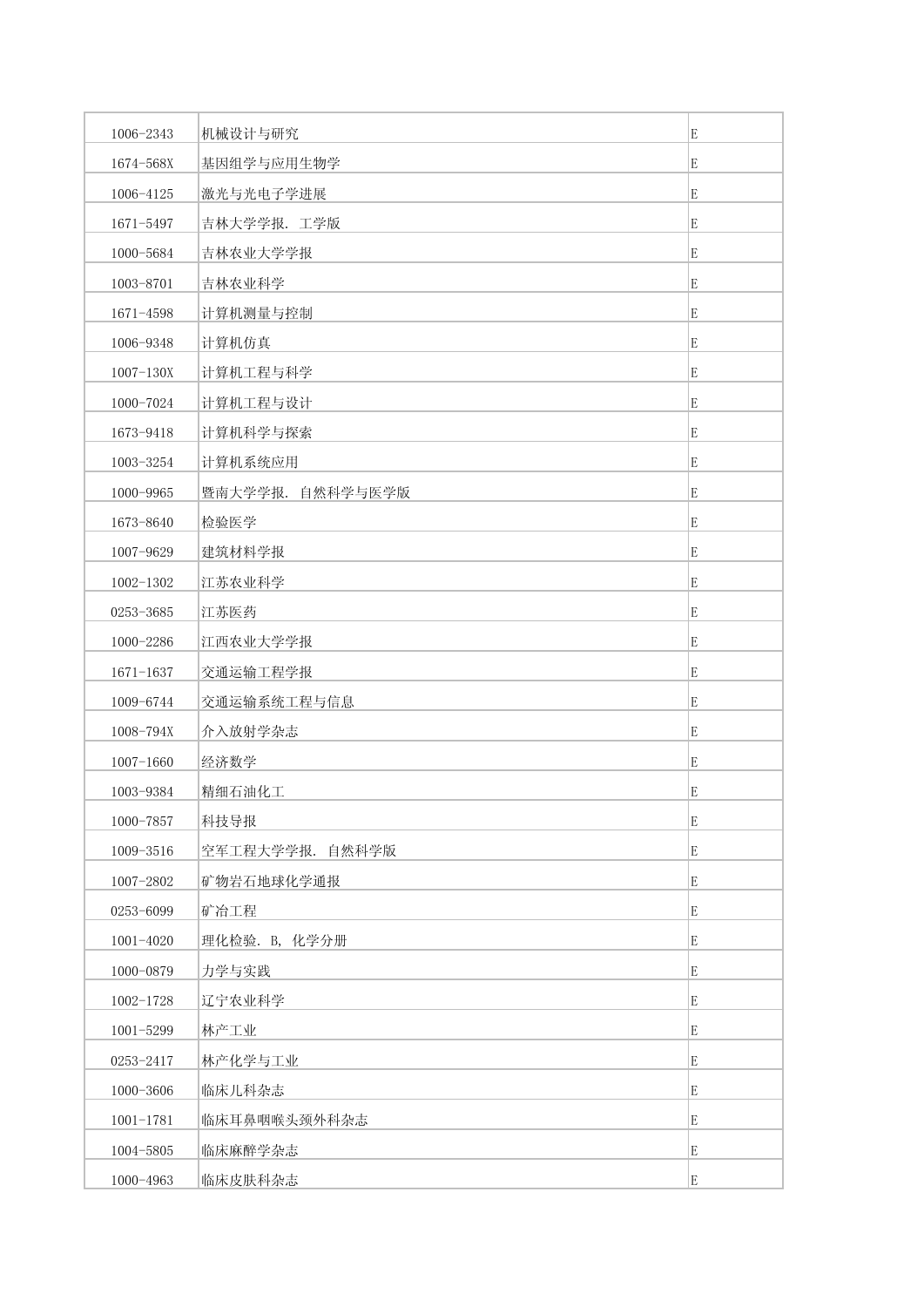| 1001-7399     | 临床与实验病理学杂志      | E           |
|---------------|-----------------|-------------|
| 1005-0329     | 流体机械            | E           |
| $1001 - 1986$ | 煤田地质与勘探         | E           |
| $1001 - 7415$ | 棉纺织技术           | E           |
| 1000-1638     | 内蒙古大学学报. 自然科学版  | E           |
| 1672-6030     | 纳米技术与精密工程       | E           |
| 1005-9830     | 南京理工大学学报. 自然科学版 | E           |
| 1000-2006     | 南京林业大学学报. 自然科学版 | E           |
| 1000-2022     | 南京气象学院学报        | E           |
| 1001-4616     | 南京师大学报. 自然科学版   | E           |
| 1007-4368     | 南京医科大学学报. 自然科学版 | E           |
| 1000-5005     | 南京中医药大学学报       | E           |
| 1672-1683     | 南水北调与水利科技       | E           |
| 1008-7303     | 农药学学报           | E           |
| 1673-1719     | 气候变化研究进展        | E           |
| 1000-0526     | 气象              | E           |
| 1009-0827     | 气象科学            | E           |
| 1003-4722     | 桥梁建设            | E           |
| 1671-8097     | 热科学与技术          | E           |
| $1001 - 1803$ | 日用化学工业          | E           |
| 1672-3961     | 山东大学学报. 工学版     | E           |
| 1671-7554     | 山东大学学报. 医学版     | E           |
| 1000-2324     | 山东农业大学学报. 自然科学版 | E           |
| 0253-2395     | 山西大学学报. 自然科学版   | $\mathbf E$ |
| 1002-2481     | 山西农业科学          | E           |
| 1007-2861     | 上海大学学报.自然科学版    | E           |
| 1674-5566     | 上海海洋大学学报        | E           |
| 1000-3924     | 上海农业学报          | E           |
| 1000-7547     | 神经解剖学杂志         | E           |
| $1000 - 1700$ | 沈阳农业大学学报        | E           |
| 1006-2858     | 沈阳药科大学学报        | E           |
| 1673-5897     | 生态毒理学报          | E           |
| 1674-5906     | 生态环境学报          | E           |
| 1008-8873     | 生态科学            | E           |
| 1004-311X     | 生物技术            | E           |
| 1002-5464     | 生物技术通报          | E           |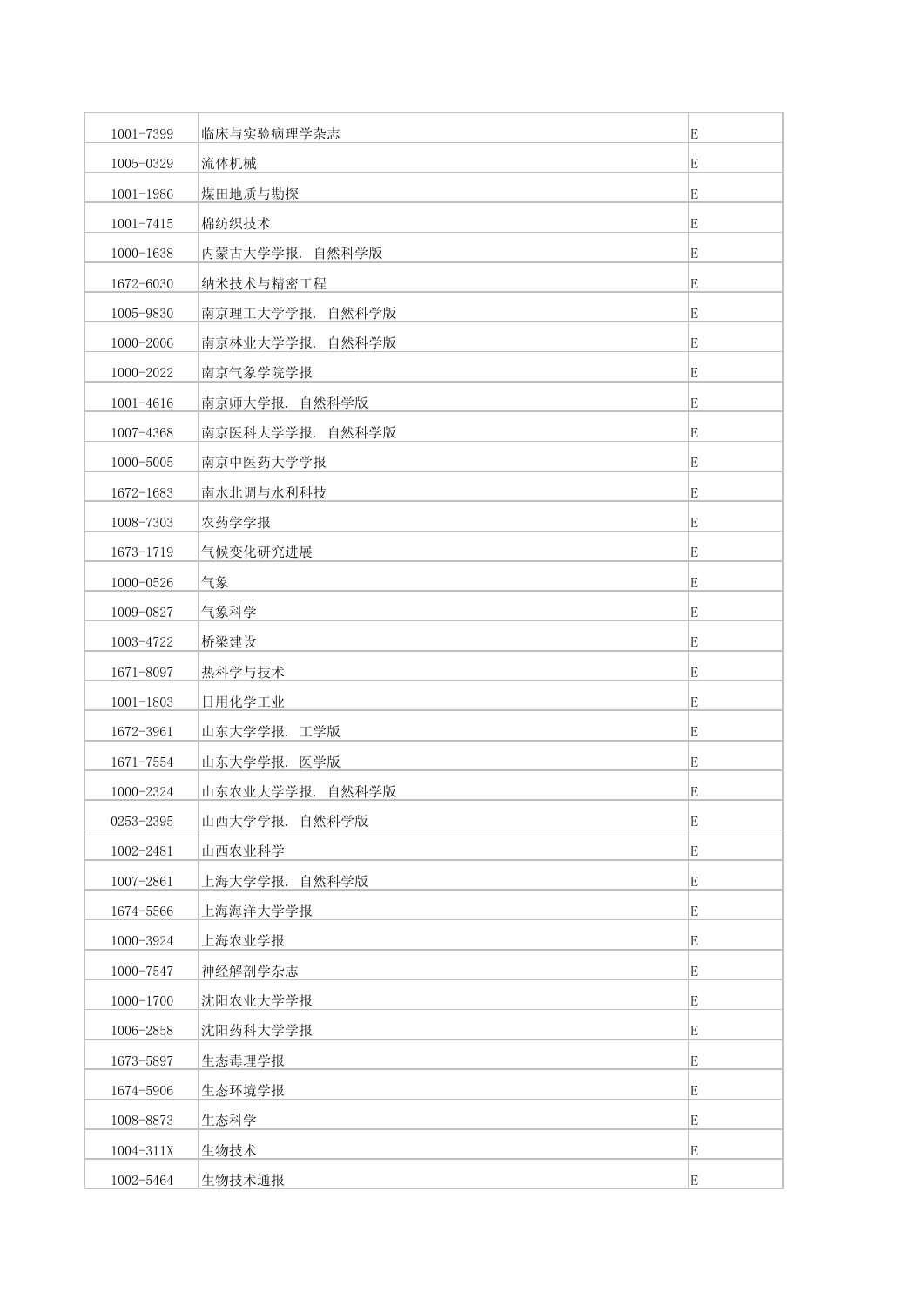| 1672-3678     | 生物加工过程          | E           |
|---------------|-----------------|-------------|
| 1672-5565     | 生物信息学           | E           |
| 1008-9632     | 生物学杂志           | E           |
| 1000-3630     | 声学技术            | E           |
| 1005-2399     | 石油炼制与化工         | E           |
| 1000-1441     | 石油物探            | E           |
| 1001-8719     | 石油学报. 石油加工      | E           |
| 1007-3426     | 石油与天然气化工        | E           |
| 1000-7393     | 石油钻采工艺          | E           |
| 1674-0637     | 时间频率学报          | E           |
| 1008-0805     | 时珍国医国药          | E           |
| 1003-6946     | 实用妇产科杂志         | E           |
| 1001-3733     | 实用口腔医学杂志        | E           |
| $1001 - 1692$ | 实用肿瘤杂志          | $\mathbf E$ |
| 1007-6069     | 世界地震工程          | E           |
| 1004-5589     | 世界地质            | E           |
| 1001-4241     | 世界林业研究          | E           |
| 1000-0984     | 数学的实践与认识        | E           |
| 1002-0462     | 数学季刊            | E           |
| 1006-6837     | 数学研究            | E           |
| 1009-640X     | 水利水运工程学报        | E           |
| 1005-3409     | 水土保持研究          | E           |
| 1000-0852     | 水文              | E           |
| 1672-643X     | 水资源与水工程学报       | E           |
| 1000-7083     | 四川动物            | E           |
| 1000-2650     | 四川农业大学学报        | E           |
| 1001-8395     | 四川师范大学学报. 自然科学版 | $\mathbf E$ |
| 1673-0399     | 苏州大学学报. 医学版     | E           |
| 1001-9456     | 塑料              | E           |
| 1007-2012     | 塑性工程学报          | E           |
| 1001-3741     | 炭素技术            | E           |
| 1008-1194     | 探测与控制学报         | E           |
| 0253-9896     | 天津医药            | $\mathbf E$ |
| 1672-1926     | 天然气地球科学         | E           |
| 1001-9219     | 天然气化工. C1化学与化工  | $\mathbf E$ |
| 1672-7029     | 铁道科学与工程学报       | $\mathbf E$ |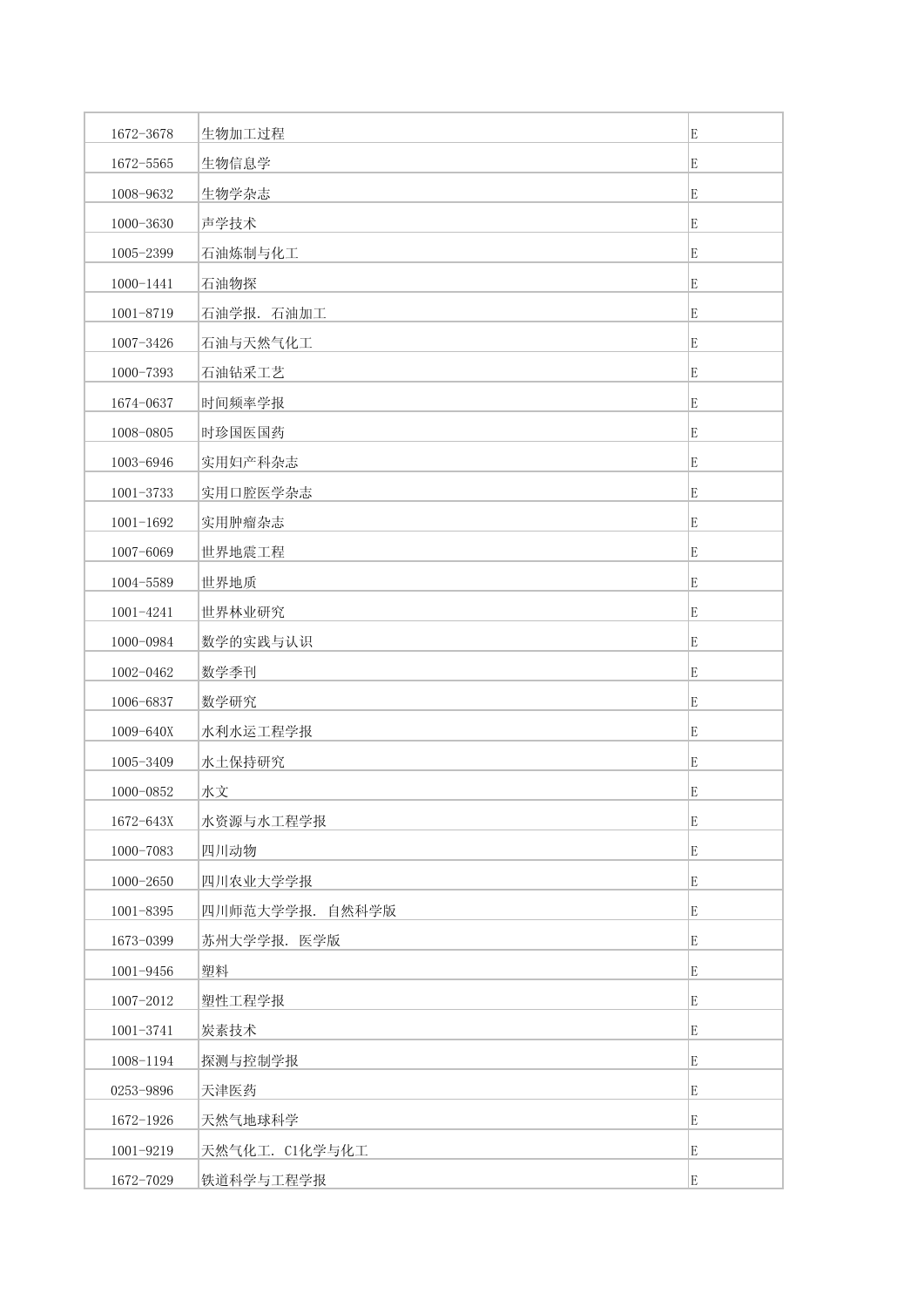| 1006-7299     | 听力学及言语疾病杂志      | E           |
|---------------|-----------------|-------------|
| 1005-6122     | 微波学报            | E           |
| 1004-3365     | 微电子学            | E           |
| 1000-7180     | 微电子学与计算机        | E           |
| 1008-0570     | 微计算机信息          | E           |
| 1005-7021     | 微生物学杂志          | E           |
| 1004-7018     | 微特电机            | E           |
| 1671-8844     | 武汉大学学报. 工学版     | E           |
| 1671-4431     | 武汉理工大学学报        | E           |
| $1001 - 1749$ | 物探化探计算技术        | E           |
| 1000-8918     | 物探与化探           | E           |
| 1006-7930     | 西安建筑科技大学学报      | E           |
| 1671-8259     | 西安交通大学学报. 医学版   | E           |
| 1000-0844     | 西北地震学报          | E           |
| $1001 - 7461$ | 西北林学院学报         | E           |
| 1004-1389     | 西北农业学报          | E           |
| 1673-9868     | 西南大学学报. 自然科学版   | E           |
| 1001-4829     | 西南农业学报          | E           |
| 1000-5471     | 西南师范大学学报. 自然科学版 | E           |
| 1674-5086     | 西南石油大学学报. 自然科学版 | E           |
| 1004-0536     | 稀有金属与硬质合金       | E           |
| 1004-8405     | 纤维素科学与技术        | E           |
| 1003-7632     | 现代口腔医学杂志        | E           |
| 1004-7859     | 现代雷达            | $\mathbf E$ |
| 1671-3133     | 现代制造工程          | E           |
| 1000-5900     | 湘潭大学自然科学学报      | E           |
| 1671-6981     | 心理科学            | E           |
| 1671-3710     | 心理科学进展          | E           |
| 1004-3934     | 心血管病学进展         | E           |
| 1000-8845     | 新疆地质            | E           |
| $1001 - 4330$ | 新疆农业科学          | E           |
| 1671-0673     | 信息工程大学学报        | E           |
| 1671-5144     | 循证医学            | E           |
| 1005-2593     | 牙体牙髓牙周病学杂志      | E           |
| 1009-7791     | 亚热带植物科学         | E           |
| 0254-5357     | 岩矿测试            | E           |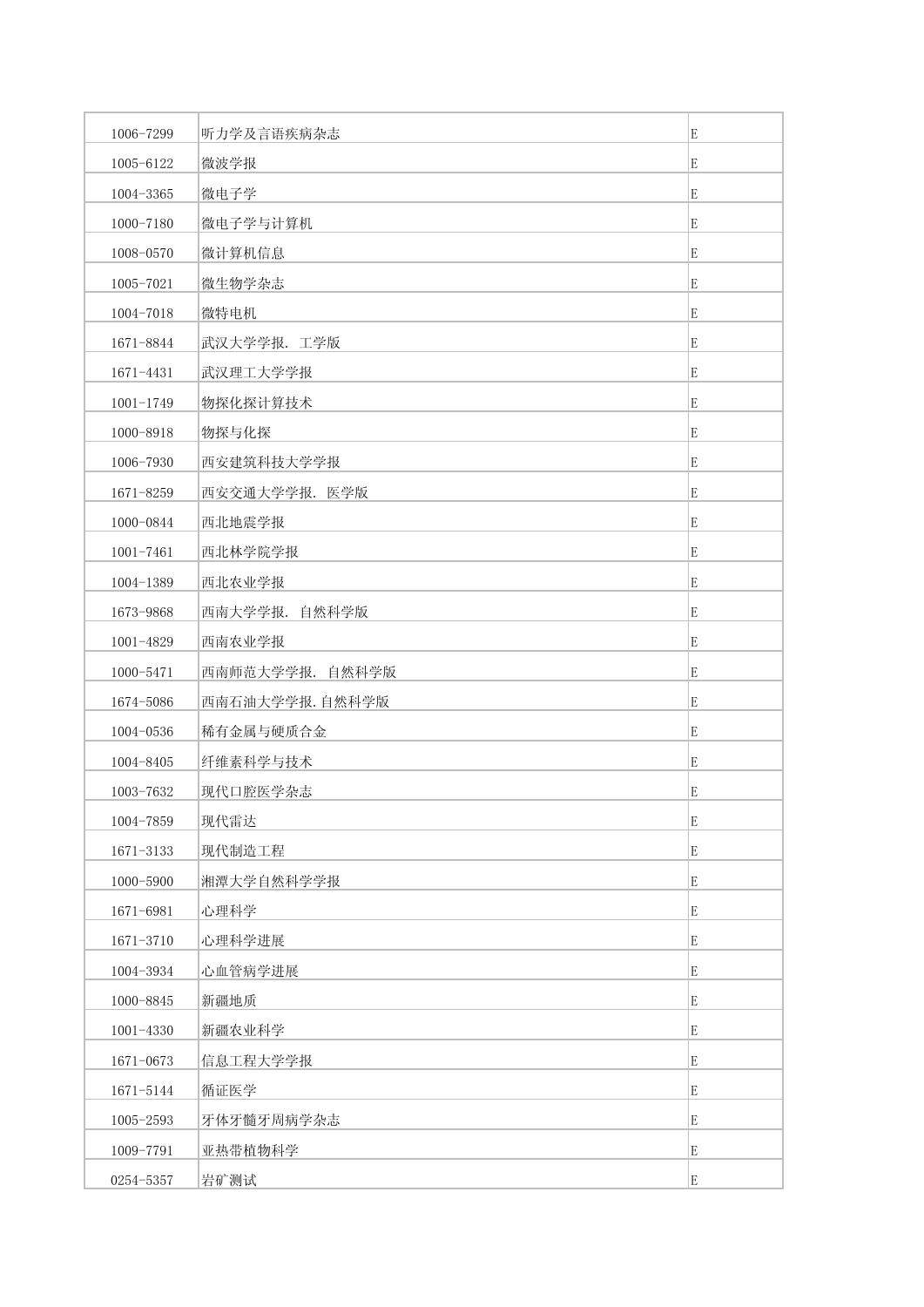| 1673-8926     | 岩性油气藏         | E |
|---------------|---------------|---|
| 1008-858X     | 盐湖研究          | E |
| 1003-0808     | 眼科研究          | E |
| 1007-824X     | 扬州大学学报. 自然科学版 | E |
| 1000-3177     | 遥感信息          | E |
| 1671-2838     | 药学服务与研究       | E |
| 1007-2780     | 液晶与显示         | E |
| 1004-7220     | 医用生物力学        | E |
| 1002-1841     | 仪表技术与传感器      | E |
| 1009-1327     | 应用泛函分析学报      | E |
| 1002-2082     | 应用光学          | E |
| 1671-3206     | 应用化工          | E |
| 1005-0930     | 应用基础与工程科学学报   | E |
| 1000-310X     | 应用声学          | E |
| 1006-6330     | 应用数学与计算数学学报   | E |
| 1000-0658     | 铀矿地质          | E |
| $1001 - 0211$ | 有色金属          | E |
| 1000-7075     | 渔业科学进展        | E |
| 1000-7202     | 宇航计测技术        | E |
| 1005-0906     | 玉米科学          | E |
| 1007-4627     | 原子核物理评论       | E |
| 1004-390X     | 云南农业大学学报      | E |
| 1007-3221     | 运筹与管理         | E |
| 1000-811X     | 灾害学           | E |
| $1006 - 1355$ | 噪声与振动控制       | E |
| 1008-9292     | 浙江大学学报. 医学版   | E |
| 1000-5692     | 浙江林学院学报       | E |
| 1001-3776     | 浙江林业科技        | E |
| 1004-1524     | 浙江农业学报        | E |
| 1672-7126     | 真空科学与技术学报     | E |
| 1007-8096     | 诊断病理学杂志       | E |
| 1004-6801     | 振动、测试与诊断      | E |
| 1671-6833     | 郑州大学学报. 工学版   | E |
| 0253-4339     | 制冷学报          | E |
| 1005-2402     | 制造技术与机床       | E |
| 1009-0134     | 制造业自动化        | E |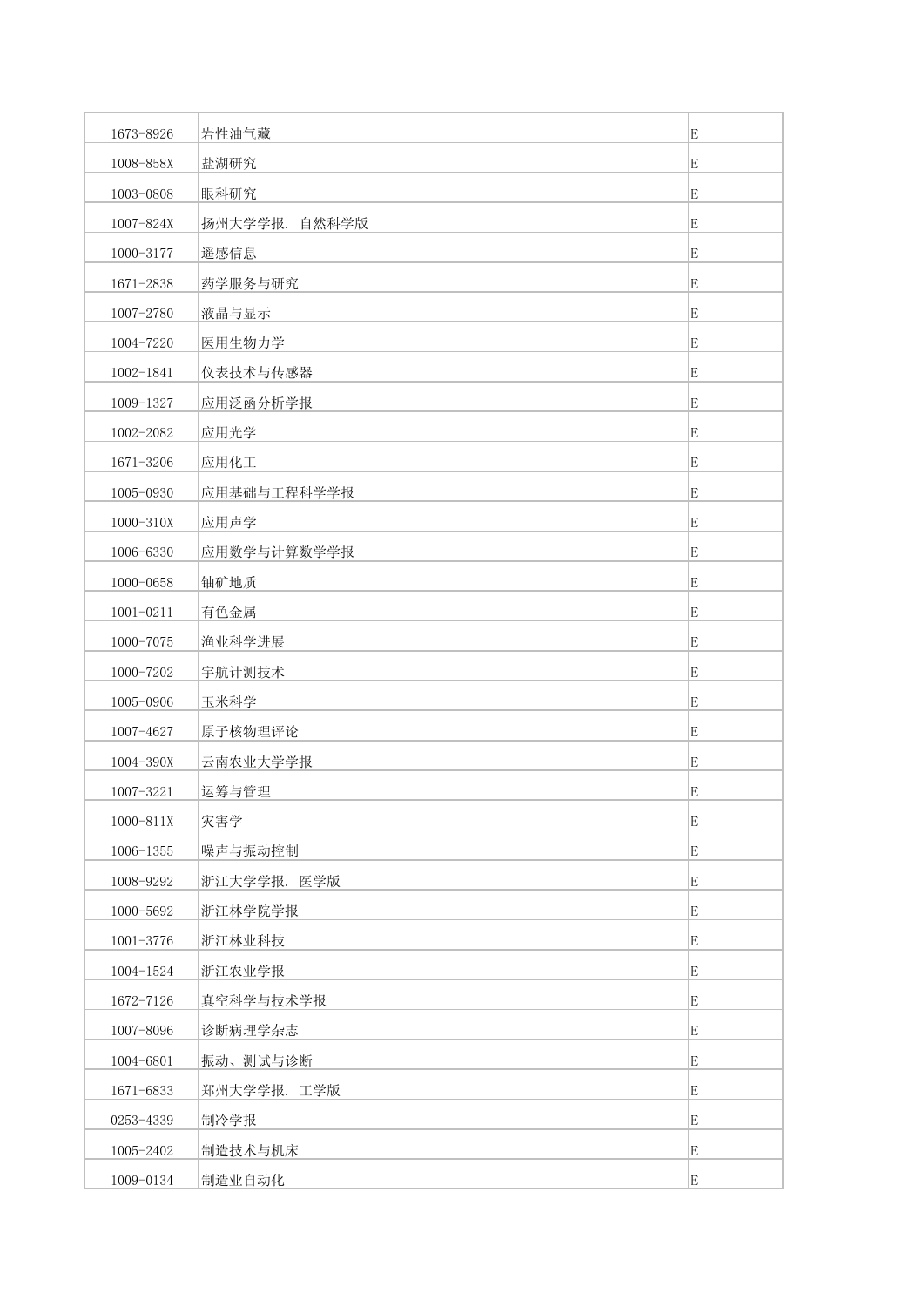| 1003-2754     | 中风与神经疾病杂志   | E           |
|---------------|-------------|-------------|
| 1007-3639     | 中国癌症杂志      | E           |
| 1003-3033     | 中国安全科学学报    | E           |
| 1007-9289     | 中国表面工程      | E           |
| 1673-5234     | 中国病原生物学杂志   | E           |
| 1008-8830     | 中国当代儿科杂志    | E           |
| 1003-8035     | 中国地质灾害与防治学报 | E           |
| 1007-3949     | 中国动脉硬化杂志    | E           |
| 1001-5728     | 中国法医学杂志     | E           |
| 1009-1742     | 中国工程科学      | E           |
| $1001 - 0580$ | 中国公共卫生. 提高版 | E           |
| 1006-7108     | 中国骨质疏松杂志    | E           |
| 1005-6734     | 中国惯性技术学报    | E           |
| 1000-4653     | 中国航海        | E           |
| 1002-6002     | 中国环境监测      | E           |
| 1003-9430     | 中国激光医学杂志    | E           |
| 1002-1949     | 中国急救医学      | E           |
| 1004-406X     | 中国脊柱脊髓杂志    | E           |
| 1005-8478     | 中国矫形外科杂志    | E           |
| $1001 - 1242$ | 中国康复医学杂志    | E           |
| 1673-1441     | 中国科技史杂志     | E           |
| 1009-2501     | 中国临床药理学与治疗学 | E           |
| 1001-6821     | 中国临床药理学杂志   | E           |
| 1007-1989     | 中国内镜杂志      | $\mathbf E$ |
| 1008-0848     | 中国男科学杂志     | E           |
| 1005-6947     | 中国普通外科杂志    | E           |
| 1007-9572     | 中国全科医学      | $\mathbf E$ |
| $1005 - 1678$ | 中国生化药物杂志    | E           |
| 1005-2224     | 中国实用儿科杂志    | E           |
| 1004-549X     | 中国输血杂志      | E           |
| 1006-6187     | 中国糖尿病杂志     | E           |
| 1001-9642     | 中国陶瓷        | E           |
| 1006-9852     | 中国疼痛医学杂志    | E           |
| $1001 - 8158$ | 中国土地科学      | E           |
| 1673-6257     | 中国土壤与肥料     | E           |
| 1002-3674     | 中国卫生统计      | $\mathbf E$ |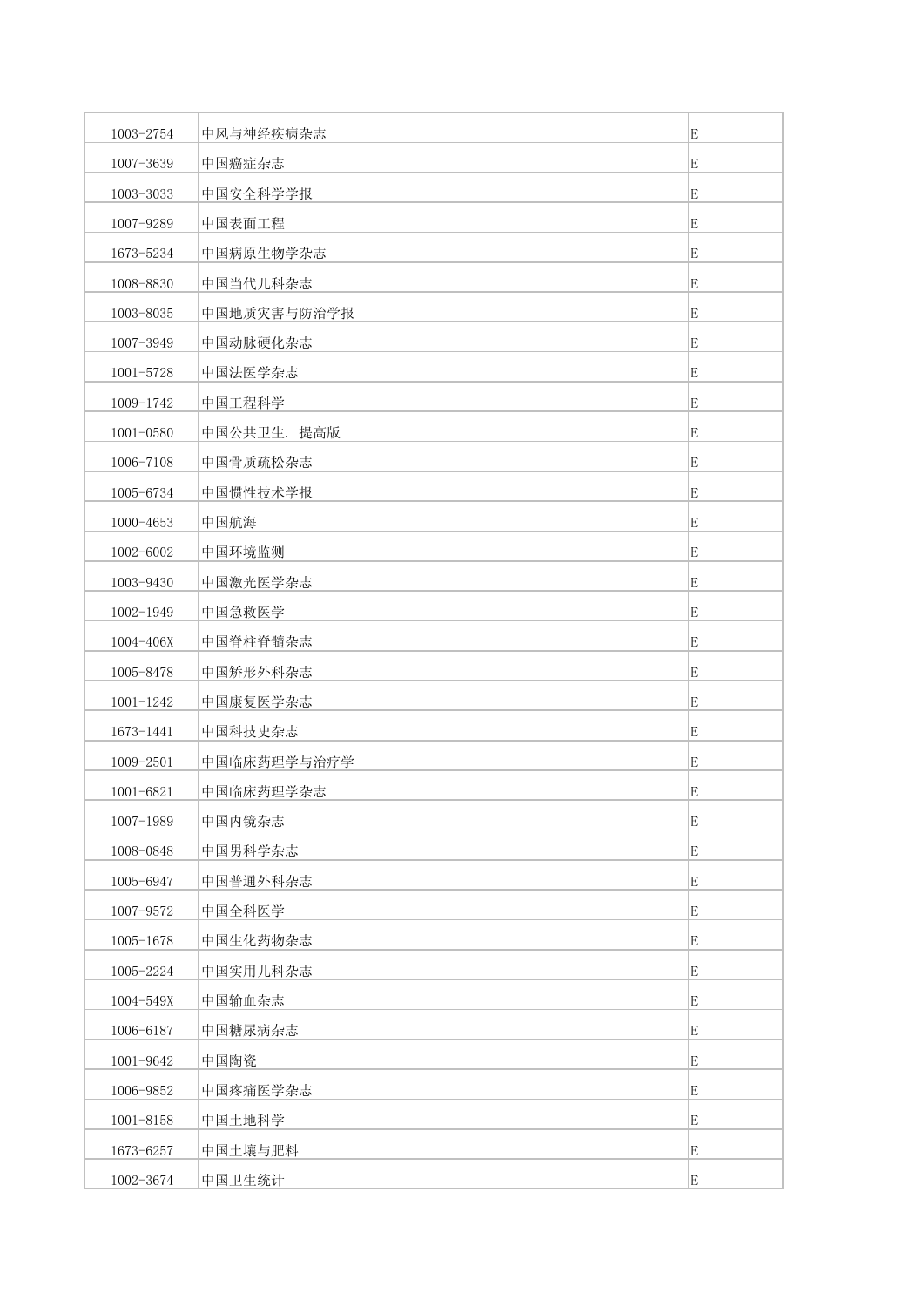| 1005-8982     | 中国现代医学杂志       | E           |
|---------------|----------------|-------------|
| 1007-7693     | 中国现代应用药学       | E           |
| 1003-3734     | 中国新药杂志         | E           |
| 1005-8559     | 中国行为医学科学       | E           |
| 1005-6661     | 中国血吸虫病防治杂志     | E           |
| 1673-5501     | 中国循证儿科杂志       | E           |
| 1672-2531     | 中国循证医学杂志       | E           |
| 1007-5119     | 中国烟草科学         | E           |
| 1004-5708     | 中国烟草学报         | E           |
| 1001-4810     | 中国岩溶           | E           |
| $1001 - 0408$ | 中国药房           | E           |
| 1005-0108     | 中国药物化学杂志       | E           |
| 1006-9690     | 中国野生植物资源       | E           |
| 1006-5741     | 中国医学计算机成像杂志    | E           |
| 1005-202X     | 中国医学物理学杂志      | E           |
| 1005-5185     | 中国医学影像学杂志      | E           |
| 1673-713X     | 中国医药生物技术       | E           |
| 1000-6710     | 中国运动医学杂志       | E           |
| 1000-6842     | 中国造纸学报         | E           |
| 0255-2930     | 中国针灸           | E           |
| 1006-3250     | 中国中医基础医学杂志     | E           |
| 1007-385X     | 中国肿瘤生物治疗杂志     | E           |
| 1673-8225     | 中国组织工程研究与临床康复  | E           |
| 1671-7600     | 中华创伤骨科杂志       | E           |
| 1007-7480     | 中华风湿病学杂志       | E           |
| 1007-8118     | 中华肝胆外科杂志       | E           |
| 1673-7245     | 中华高血压杂志        | E           |
| 1009-6906     | 中华航海医学与高气压医学杂志 | E           |
| 1007-6239     | 中华航空航天医学杂志     | E           |
| 0254-1769     | 中华护理杂志         | E           |
| 1671-0282     | 中华急诊医学杂志       | $\mathbf E$ |
| 1009-3591     | 中华男科学杂志        | E           |
| 1007-631X     | 中华普通外科杂志       | E           |
| 1005-054X     | 中华手外科杂志        | E           |
| 1673-9752     | 中华消化外科杂志       | E           |
| $1005 - 1015$ | 中华眼底病杂志        | E           |